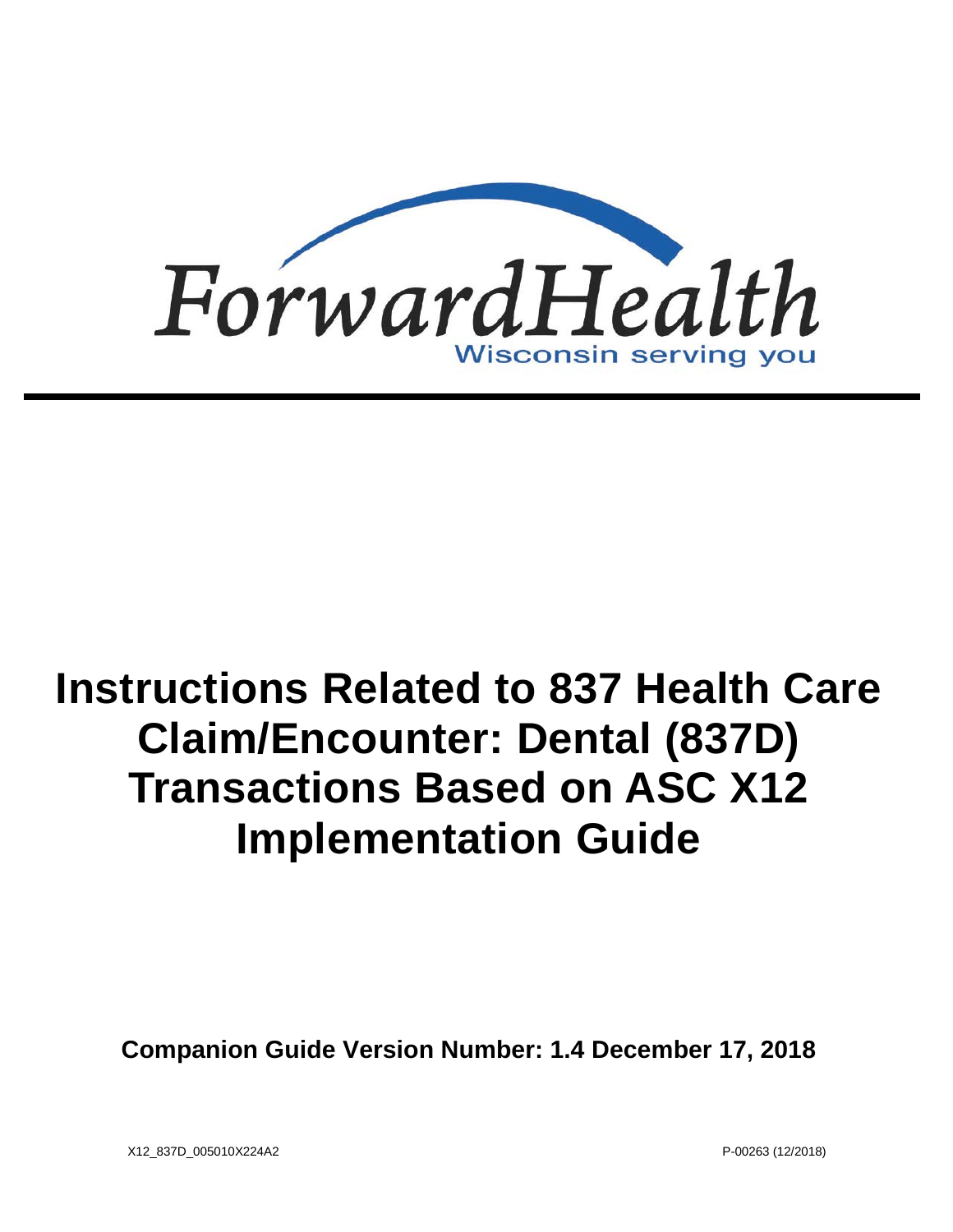This template is Copyright © 2010 by the Workgroup for Electronic Data Interchange (WEDI) and the Data Interchange Standards Association (DISA), on behalf of the Accredited Standards Committee (ASC) X12. All rights reserved. It may be freely redistributed in its entirety provided that this copyright notice is not removed. It may not be sold for profit or used in commercial guides without the written permission of the copyright holder. This guide is provided "as is" without any express or implied warranty. Note that the copyright on the underlying ASC X12 Standards is held by DISA on behalf of ASC X12.

2011 © Companion Guide copyright by the Wisconsin Department of Health Services (DHS).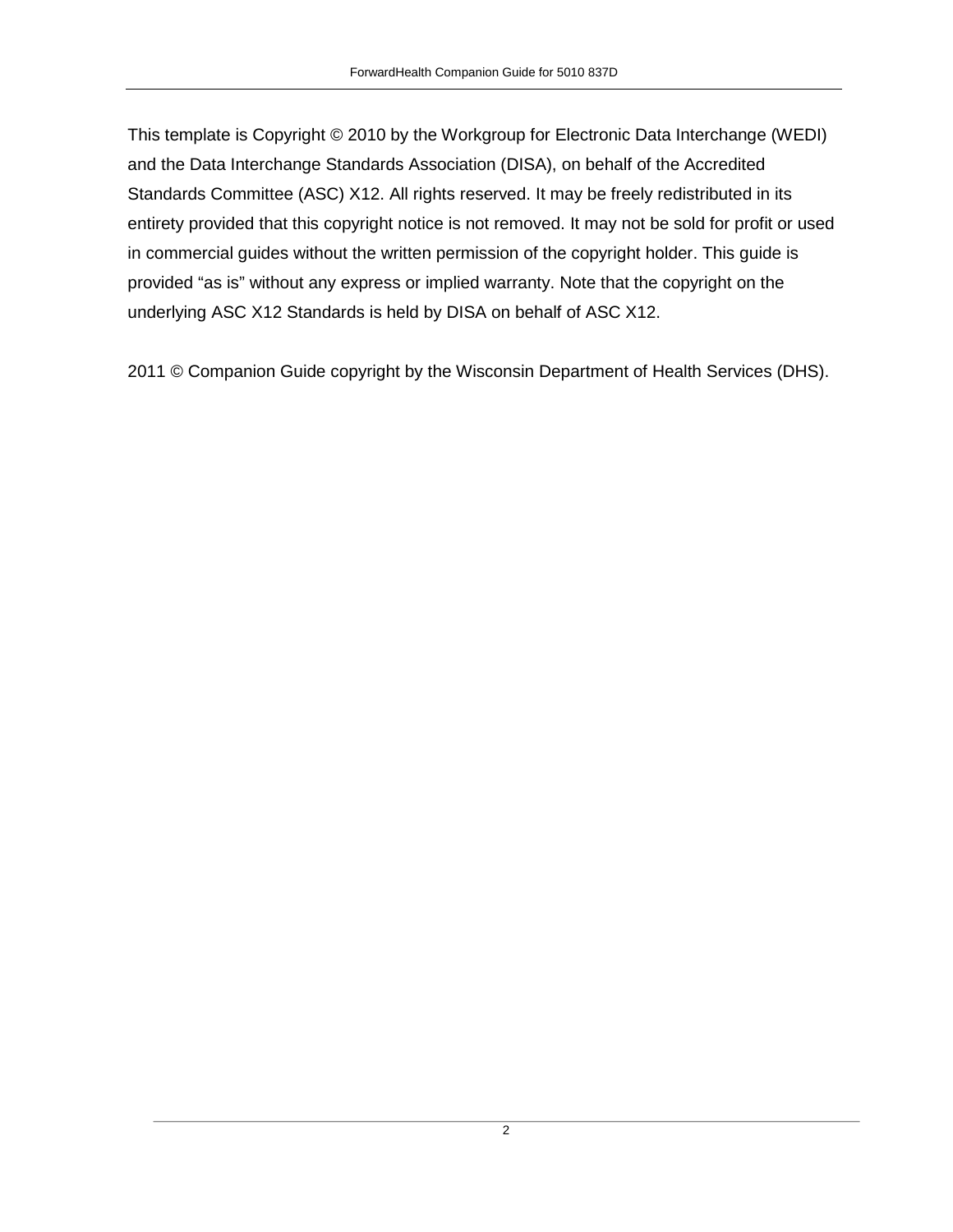# **Preface**

Companion guides may contain two types of data, instructions for electronic communications with the publishing entity (Communications/Connectivity Instructions) and supplemental information for creating transactions for the publishing entity while ensuring compliance with the associated ASC X12 Implementation Guide (Transaction Instructions). Either the Communications/Connectivity component or the Transaction Instruction component must be included in every companion guide. The components may be published as separate documents or as a single document.

The Communications/Connectivity component is included in the companion guides when the publishing entity wants to convey the information needed to commence and maintain communication exchange.

The Transaction Instruction component is included in the companion guides when the publishing entity wants to clarify the implementation guide instructions for submission of specific electronic transactions. The Transaction Instruction component content is limited by ASC X12's copyrights and Fair Use statement.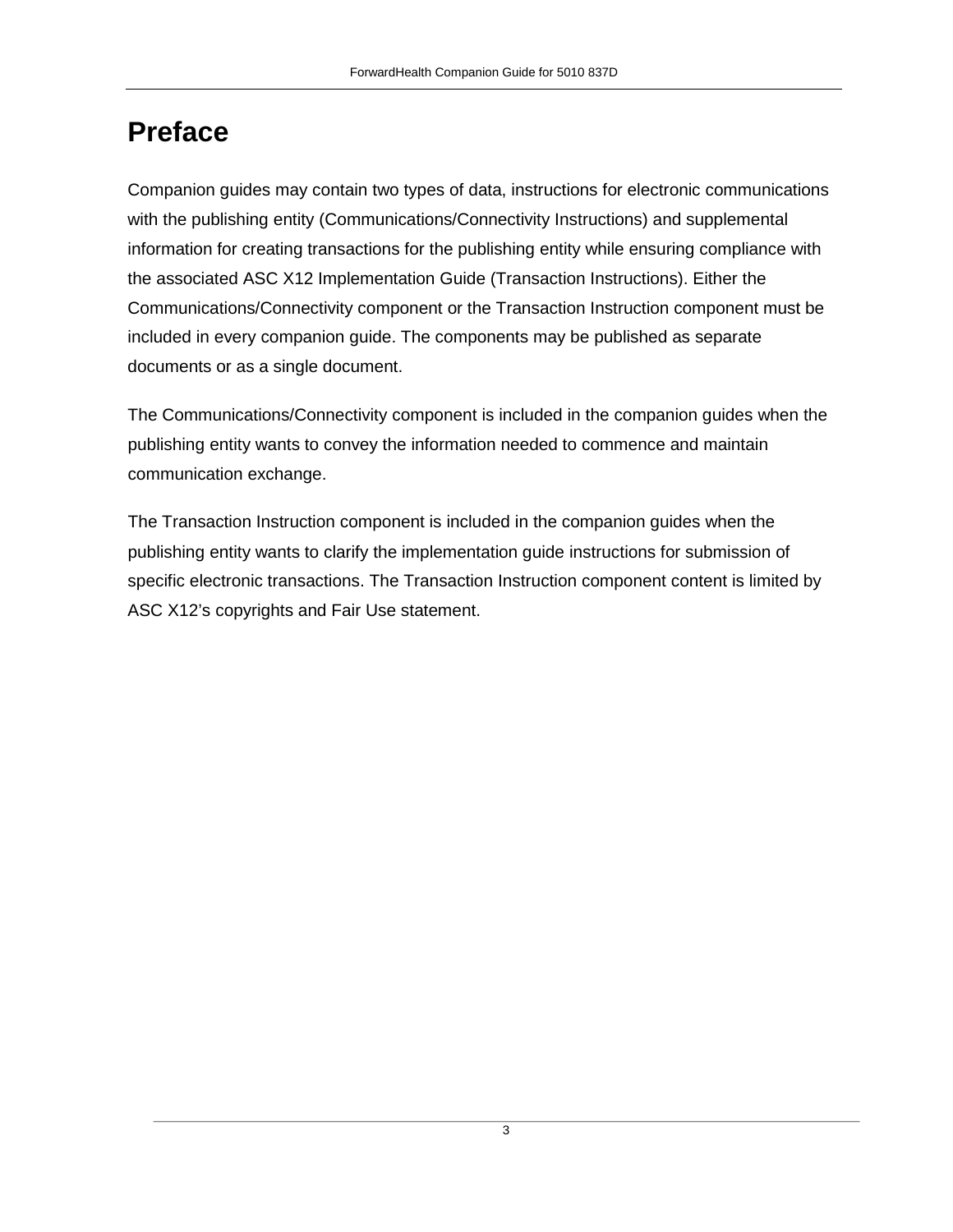# **Table of Contents**

| $\mathbf 1$                            |                                                     |  |
|----------------------------------------|-----------------------------------------------------|--|
| 1.1<br>1.2<br>1.3<br>1.4<br>1.5<br>1.6 | 1.1.1<br>1.1.2<br>1.1.3                             |  |
| 1.7<br>$\overline{2}$                  |                                                     |  |
| 3                                      |                                                     |  |
| 3.1                                    |                                                     |  |
| 4                                      | TRANSACTION INSTRUCTIONS ADDITIONAL INFORMATION  21 |  |
| 4.1<br>4.3<br>4.4                      | 4.1.1<br>4.1.2<br>4.1.3<br>421                      |  |
| 5                                      |                                                     |  |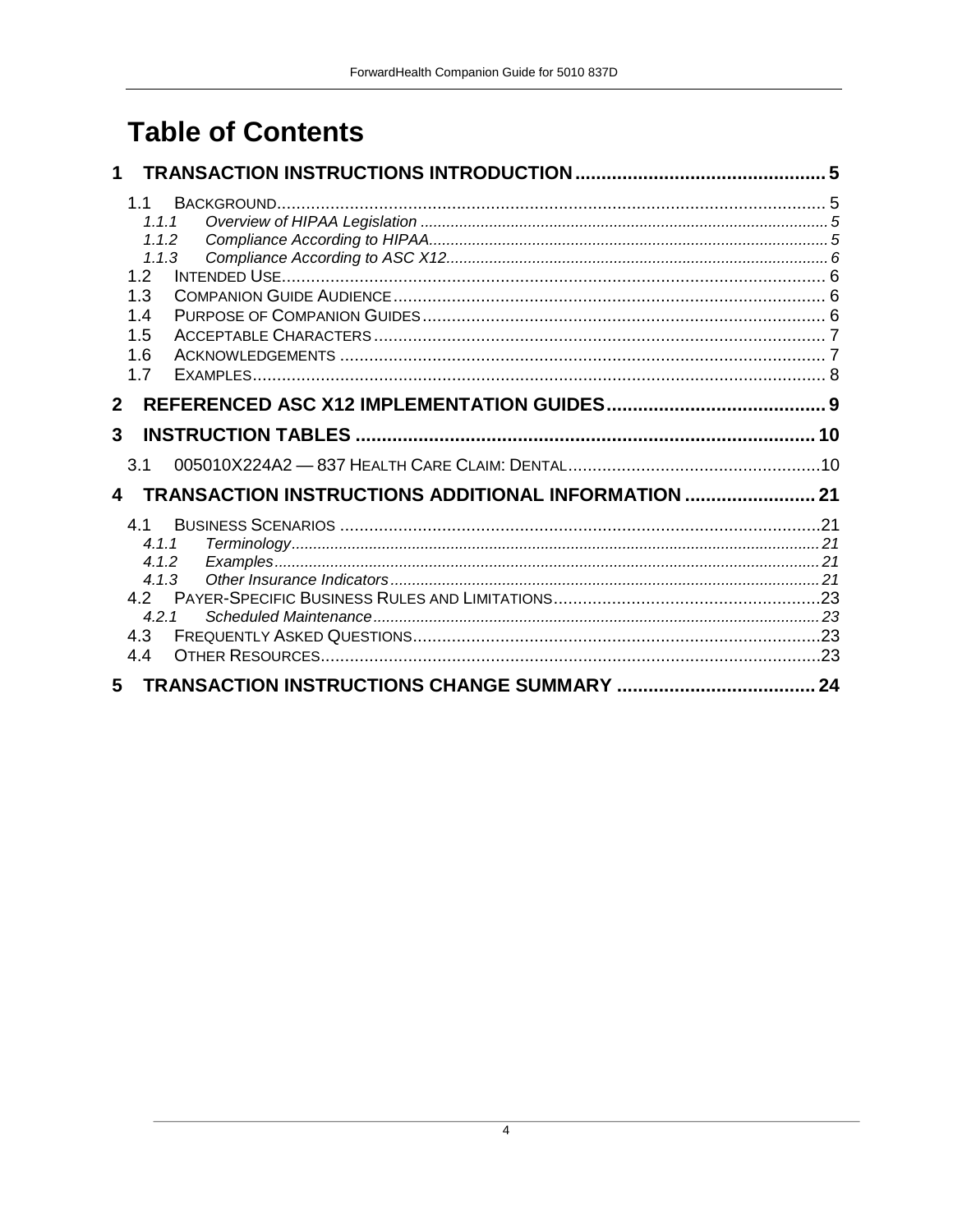# **837 Health Care Claim/Encounter: Dental Transaction Instructions**

### <span id="page-4-1"></span><span id="page-4-0"></span>**1 Transaction Instructions Introduction**

### <span id="page-4-2"></span>**1.1 Background**

#### **1.1.1 Overview of HIPAA Legislation**

The Health Insurance Portability and Accountability Act of 1996 (HIPAA) includes provisions for administrative simplification. This requires the Secretary of the federal Department of Health and Human Services (HHS) to adopt standards to support the electronic exchange of administrative and financial health care transactions primarily between health care providers and plans. HIPAA directs the Secretary to adopt standards for transactions to enable health information to be exchanged electronically and to adopt specifications for implementing each standard HIPAA serves to:

- Create better access to health insurance.
- Limit fraud and abuse.
- Reduce administrative costs.

#### <span id="page-4-3"></span>**1.1.2 Compliance According to HIPAA**

The HIPAA regulations at 45 C.F.R. § 162.915 require that covered entities not enter into a trading partner agreement that would do any of the following:

- Change the definition, data condition, or use of a data element or segment in a standard.
- Add any data elements or segments to the maximum defined data set.
- Use any code or data elements that are marked "not used" in the standard's implementation specifications or are not in the standard's implementation specification(s).
- Change the meaning or intent of the standard's implementation specification(s).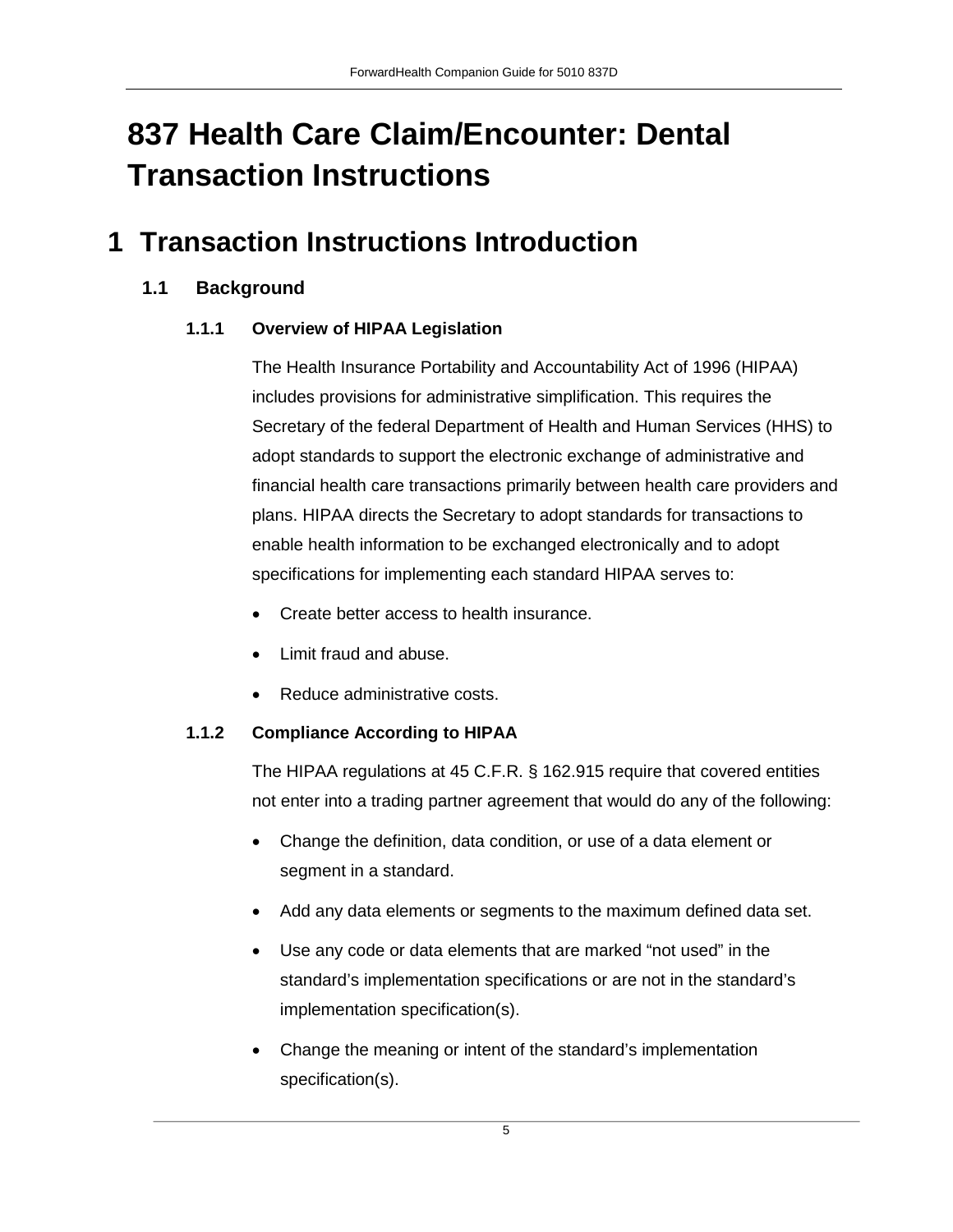#### <span id="page-5-0"></span>**1.1.3 Compliance According to ASC X12**

The ASC X12 requirements include specific restrictions that prohibit trading partners from modifying any:

- Defining, explanatory, or clarifying content contained in the implementation guide.
- Requirement contained in the implementation guide.

#### <span id="page-5-1"></span>**1.2 Intended Use**

The Transaction Instruction component of this companion guide must be used in conjunction with an associated ASC X12 Implementation Guide. The instructions in this companion guide are not intended to be stand-alone requirement documents. This companion guide conforms to all the requirements of any associated ASC X12 Implementation Guides and is in conformance with the ASC X12 Implementation Guides' Fair Use and Copyright statements.

#### <span id="page-5-2"></span>**1.3 Companion Guide Audience**

Companion guides are intended for information technology and/or systems staff who will be coding billing systems or software for compliance with the federal HIPAA regulations.

#### <span id="page-5-3"></span>**1.4 Purpose of Companion Guides**

The information contained in this companion guide applies to ForwardHealth, which includes the following programs: BadgerCare Plus, Wisconsin Medicaid, SeniorCare, Wisconsin Chronic Disease Program (WCDP), the Wisconsin Well Woman Program (WWWP), and Medicaid managed care programs. All of these programs use ForwardHealth interChange for processing.

The companion guides are to be used with HIPAA Implementation Guides and to supplement the requirements in the HIPAA ASC X12 Implementation Guides, without contradicting those requirements. Implementation guides define the national data standards, electronic format, and values for each data element within an electronic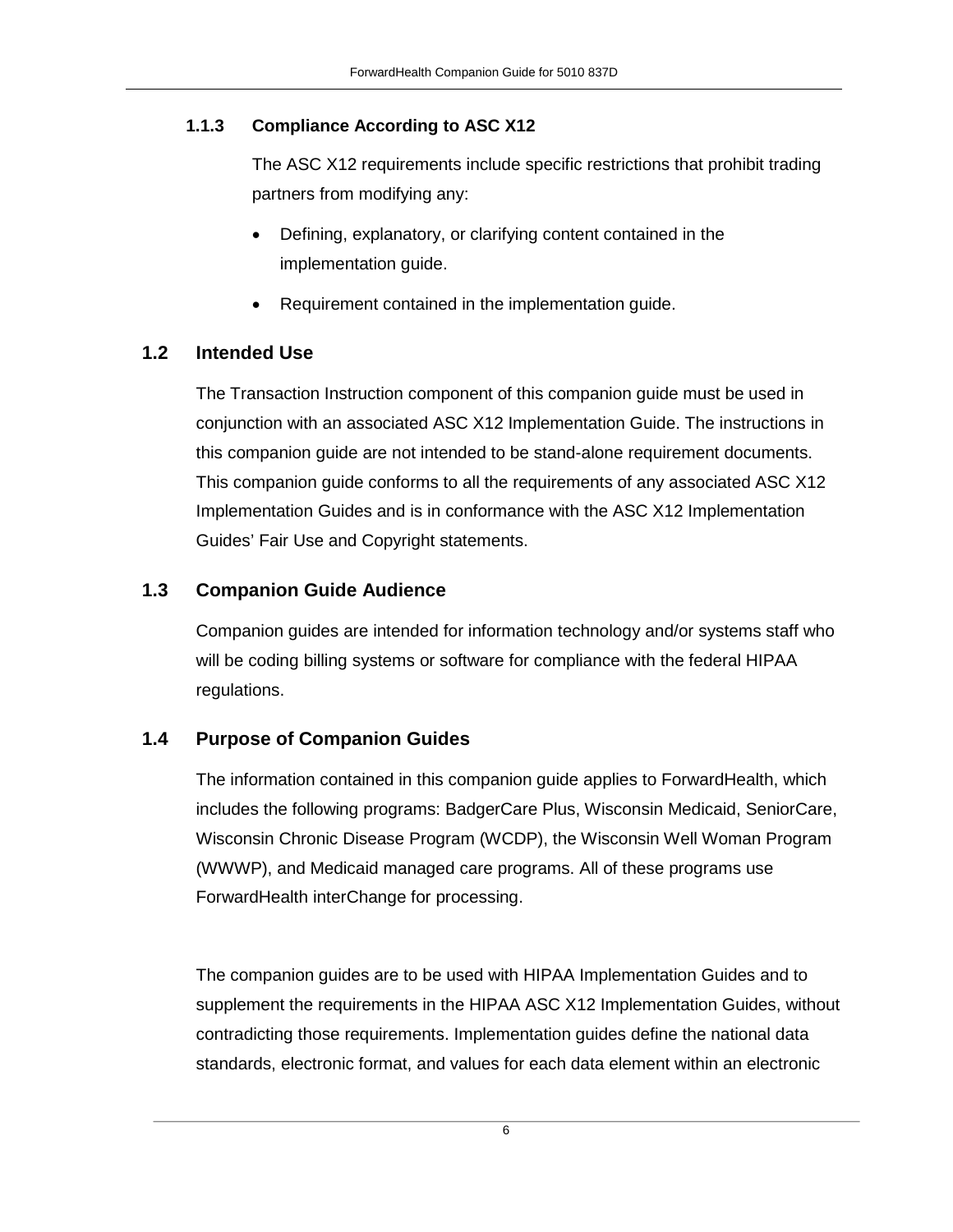transaction. The purpose of the companion guides is to provide trading partners with a guide to communicate ForwardHealth-specific information required to successfully exchange transactions electronically with ForwardHealth.

ForwardHealth will accept and process any HIPAA-compliant transaction; however, a compliant transaction that does not contain ForwardHealth-specific information, though processed, may be denied for payment. For example, a compliant 837 Health Care Claim/Encounter (837) created without a ForwardHealth member ID number will be processed by ForwardHealth but will be denied payment. For questions regarding appropriate billing procedures, as well as for policy and billing information, providers should refer to their policy-specific area of the ForwardHealth Online Handbook.

Companion guides highlight the data elements significant for ForwardHealth. For transactions created by ForwardHealth, companion guides explain how certain data elements are processed. Refer to the companion guide first if there is a question about how ForwardHealth processes a HIPAA transaction. For further information, contact the ForwardHealth Electronic Data Interchange (EDI) Department at 866-416-4979.

### <span id="page-6-0"></span>**1.5 Acceptable Characters**

All alpha characters used in 837 transactions must be in an uppercase format. The 837 transaction must not contain any carriage returns nor line feeds; the data must be received in one, continuous stream.

### <span id="page-6-1"></span>**1.6 Acknowledgements**

An accepted 999 Implementation Acknowledgement, rejected 999 Implementation Acknowledgement, or rejected TA1 InterChange Acknowledgement will be generated in response to all submitted files. Trading partners are responsible for retrieving acknowledgments from the web to determine the status of their files.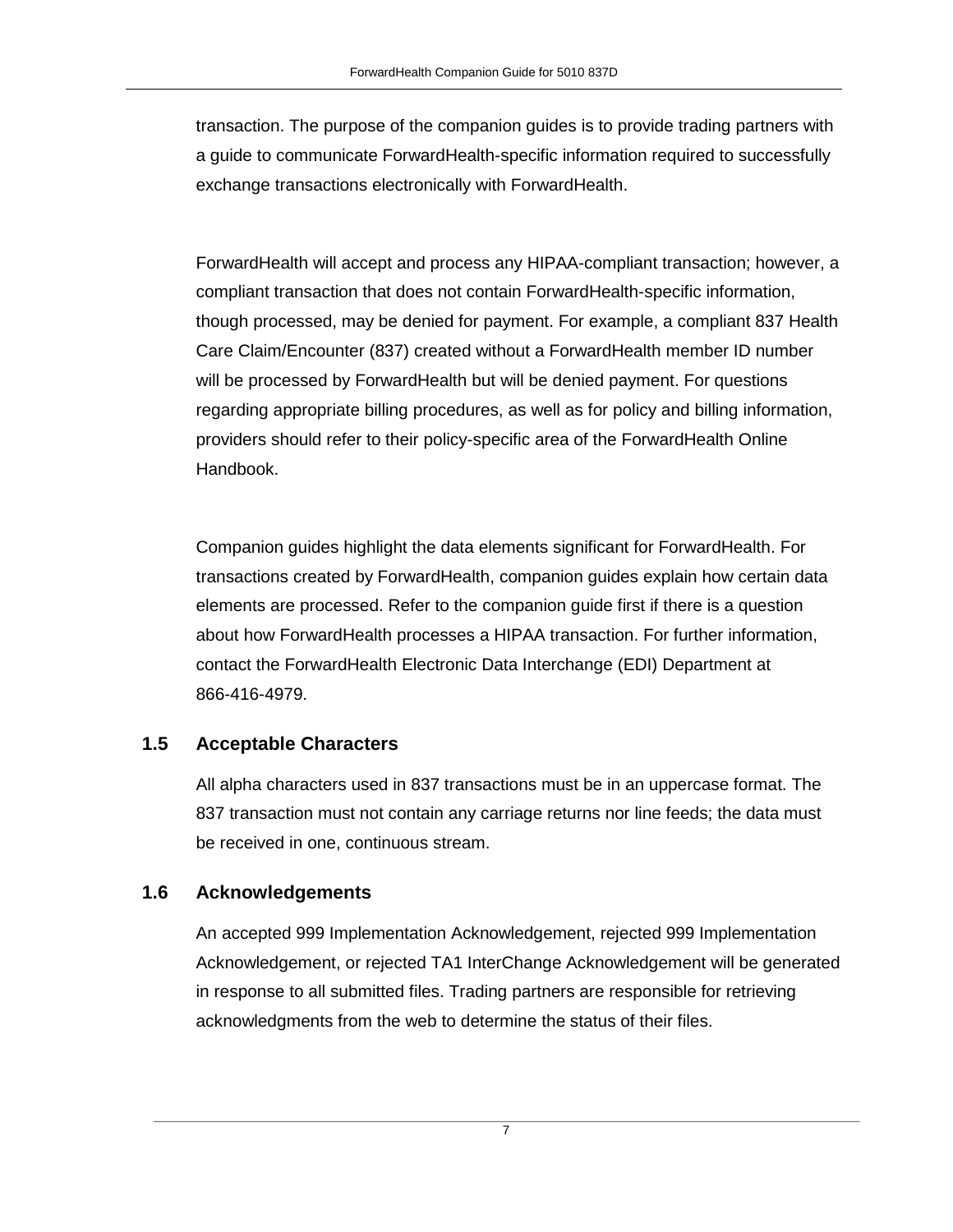### <span id="page-7-0"></span>**1.7 Examples**

See Section 4.1 of this guide for examples.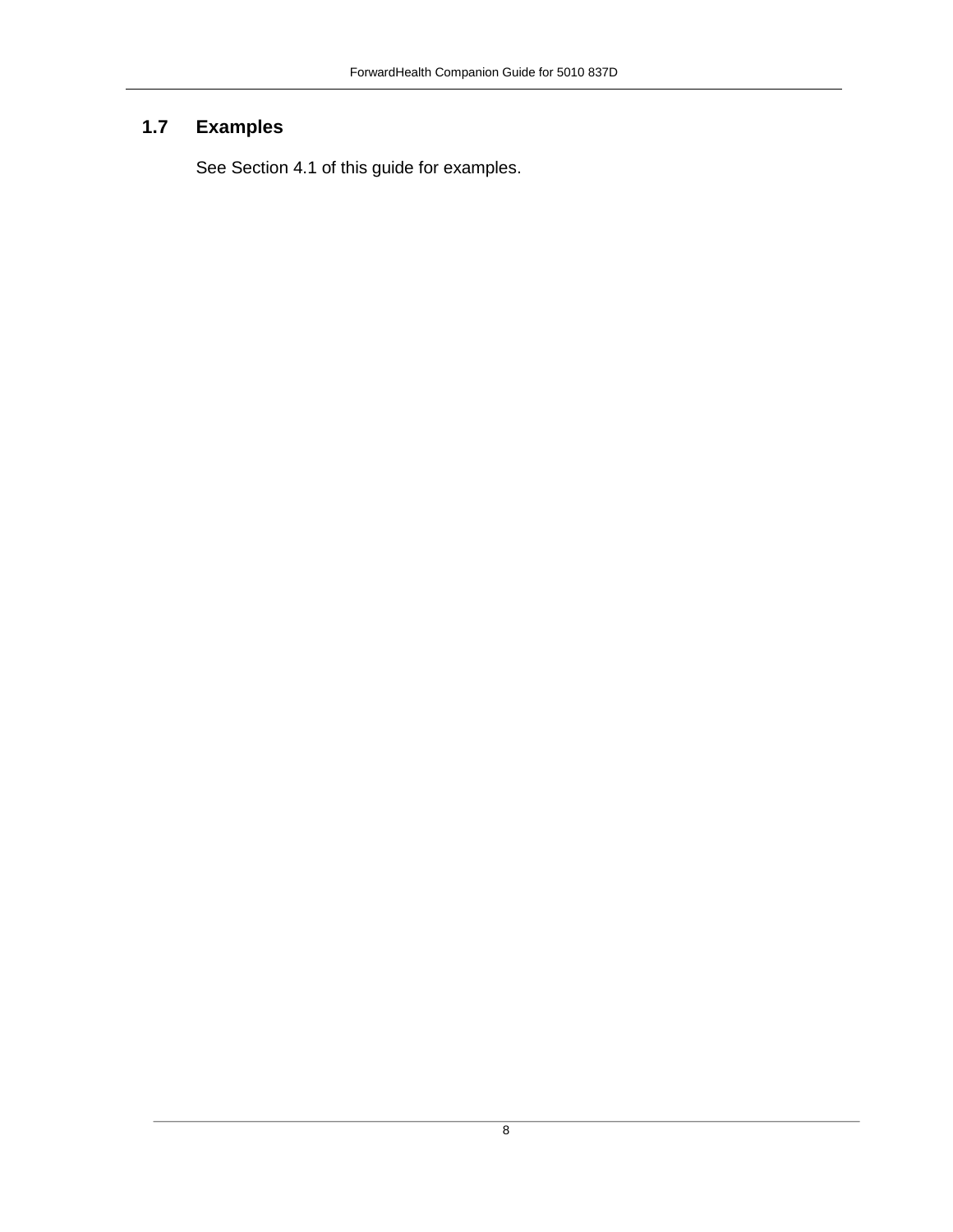# <span id="page-8-0"></span>**2 Referenced ASC X12 Implementation Guides**

This table lists the X12N Implementation Guides for which specific transaction instructions apply and are included in Section 3 of this guide.

**Unique ID Name**

005010X224A2 837 Health Care Claim: Dental (837D)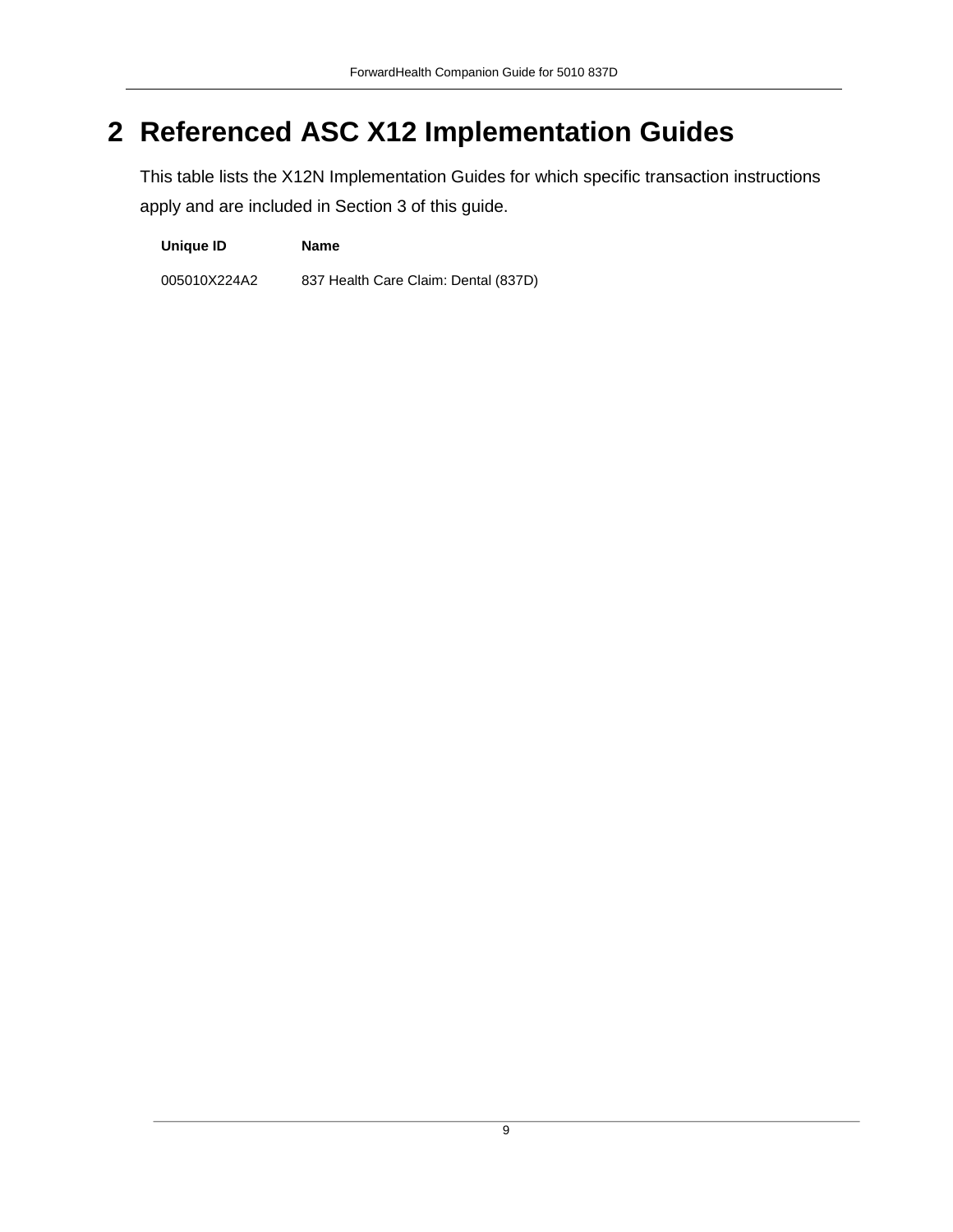# <span id="page-9-0"></span>**3 Instruction Tables**

These tables contain one or more rows for each segment for which a supplemental instruction is needed.

#### **Legend**

SHADED rows represent "segments" in the X12N Implementation Guide.

NON-SHADED rows represent "data elements" in the X12N Implementation Guide.

| Loop ID | Reference    | <b>Name</b>                               | Codes     | <b>Notes/Comments</b>                                                                                                                                                   |
|---------|--------------|-------------------------------------------|-----------|-------------------------------------------------------------------------------------------------------------------------------------------------------------------------|
|         | <b>ISA</b>   | Interchange<br>Control<br>Header          |           | The ISA is a fixed-length record with<br>fixed-length elements.<br>Note: Deviating from the standard ISA<br>element sizes will cause the<br>interchange to be rejected. |
|         | <b>ISA03</b> | Security<br>Information<br>Qualifier      | $00\,$    | Enter the value "00" - No Security<br>Information Present (No Meaningful<br>Information in I04).                                                                        |
|         | <b>ISA05</b> | Interchange ID<br>(Sender)<br>Qualifier   | ZZ        | Enter the value "ZZ" - Mutually<br>Defined.                                                                                                                             |
|         | <b>ISA06</b> | Interchange<br>Sender ID                  |           | Enter the nine-digit numeric Trading<br>Partner ID assigned by ForwardHealth<br>interChange.                                                                            |
|         | ISA07        | Interchange ID<br>(Receiver)<br>Qualifier | ΖZ        | Enter the value "ZZ" - Mutually<br>Defined.                                                                                                                             |
|         | <b>ISA08</b> | Interchange<br>Receiver ID                | WISC_DHFS | Enter the value "WISC_DHFS".                                                                                                                                            |
|         | GS           | Functional<br>Group Header                |           |                                                                                                                                                                         |
|         | GS02         | Application<br>Sender's Code              |           | Enter the same value as ISA06, the<br>nine-digit Trading Partner ID assigned<br>by ForwardHealth interChange.                                                           |
|         | GS03         | Application<br>Receiver's<br>Code         | WISC_TXIX | "WISC TXIX" identifies Wisconsin<br>Medicaid or BadgerCare Plus.                                                                                                        |

### <span id="page-9-1"></span>**3.1 005010X224A2 — 837 Health Care Claim: Dental**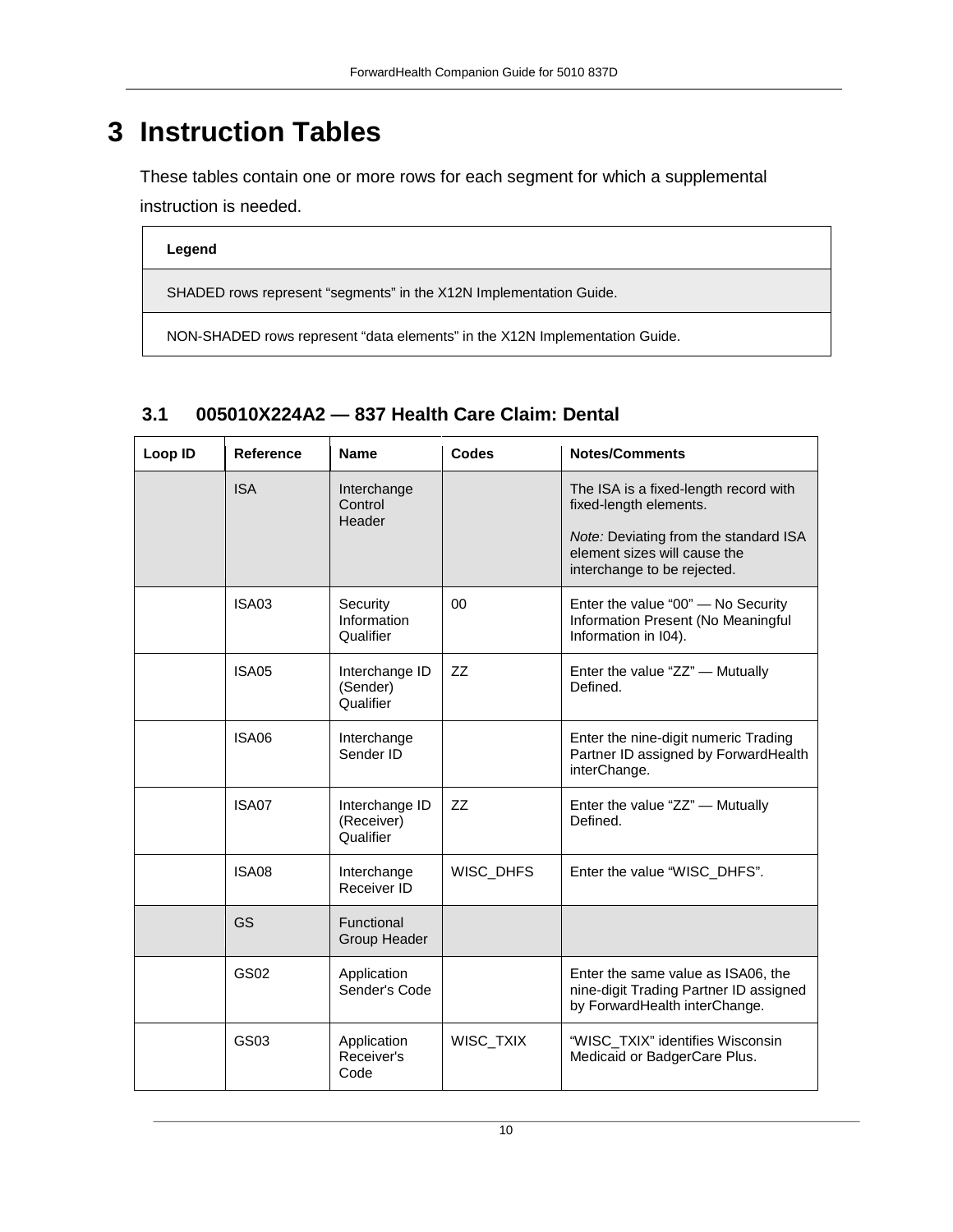| Loop ID | <b>Reference</b>  | <b>Name</b>                                         | Codes                           | <b>Notes/Comments</b>                                                                                                                                                                       |
|---------|-------------------|-----------------------------------------------------|---------------------------------|---------------------------------------------------------------------------------------------------------------------------------------------------------------------------------------------|
|         | <b>BHT</b>        | Beginning of<br>Hierarchical<br>Transaction         |                                 |                                                                                                                                                                                             |
|         | BHT06             | Claim Identifier                                    | CH (Claim)<br>RP (Encounter)    | Claims: Enter the value "CH" —<br>Chargeable.                                                                                                                                               |
|         |                   |                                                     |                                 | Encounters: Enter the value "RP"<br>- Reporting.                                                                                                                                            |
| 1000A   | NM <sub>1</sub>   | Submitter<br>Name                                   |                                 |                                                                                                                                                                                             |
| 1000A   | <b>NM109</b>      | Submitter<br>Identifier                             |                                 | Enter the same value as ISA06, the<br>nine-digit Trading Partner ID assigned<br>by ForwardHealth interChange.                                                                               |
| 1000B   | NM <sub>1</sub>   | Receiver<br>Name                                    |                                 |                                                                                                                                                                                             |
| 1000B   | NM103             | Receiver<br>Name                                    | <b>FORWARDHEA</b><br><b>LTH</b> | Enter "FORWARDHEALTH" to<br>indicate the claims/encounters are<br>being sent to ForwardHealth<br>interChange.                                                                               |
| 1000B   | NM109             | Receiver<br>Primary<br>Identifier                   | WISC_TXIX                       | Enter the same value as GS03,<br>"WISC_TXIX" for Wisconsin Medicaid.                                                                                                                        |
| 2000A   | <b>PRV</b>        | <b>Billing Provider</b><br>Specialty<br>Information |                                 | Note: Taxonomy codes are only<br>required if the National Provider<br>Identifier (NPI) has multiple<br>certifications and the taxonomy is<br>necessary to determine the<br>appropriate one. |
| 2000A   | PRV <sub>03</sub> | Reference<br>Identification                         |                                 | Enter the taxonomy that was reported<br>to ForwardHealth for the service you<br>are billing.                                                                                                |
| 2010AA  | NM <sub>1</sub>   | <b>Billing Provider</b><br>Name                     |                                 | Note: ForwardHealth only accepts the<br>use of NPIs as ID for dental providers.                                                                                                             |
| 2010AA  | NM102             | <b>Entity Type</b><br>Qualifier                     | 1<br>$\overline{2}$             | Enter the "1" value to indicate that the<br>biller is a person.                                                                                                                             |
|         |                   |                                                     |                                 | Enter the "2" value to indicate that the<br>biller is a non-person entity.                                                                                                                  |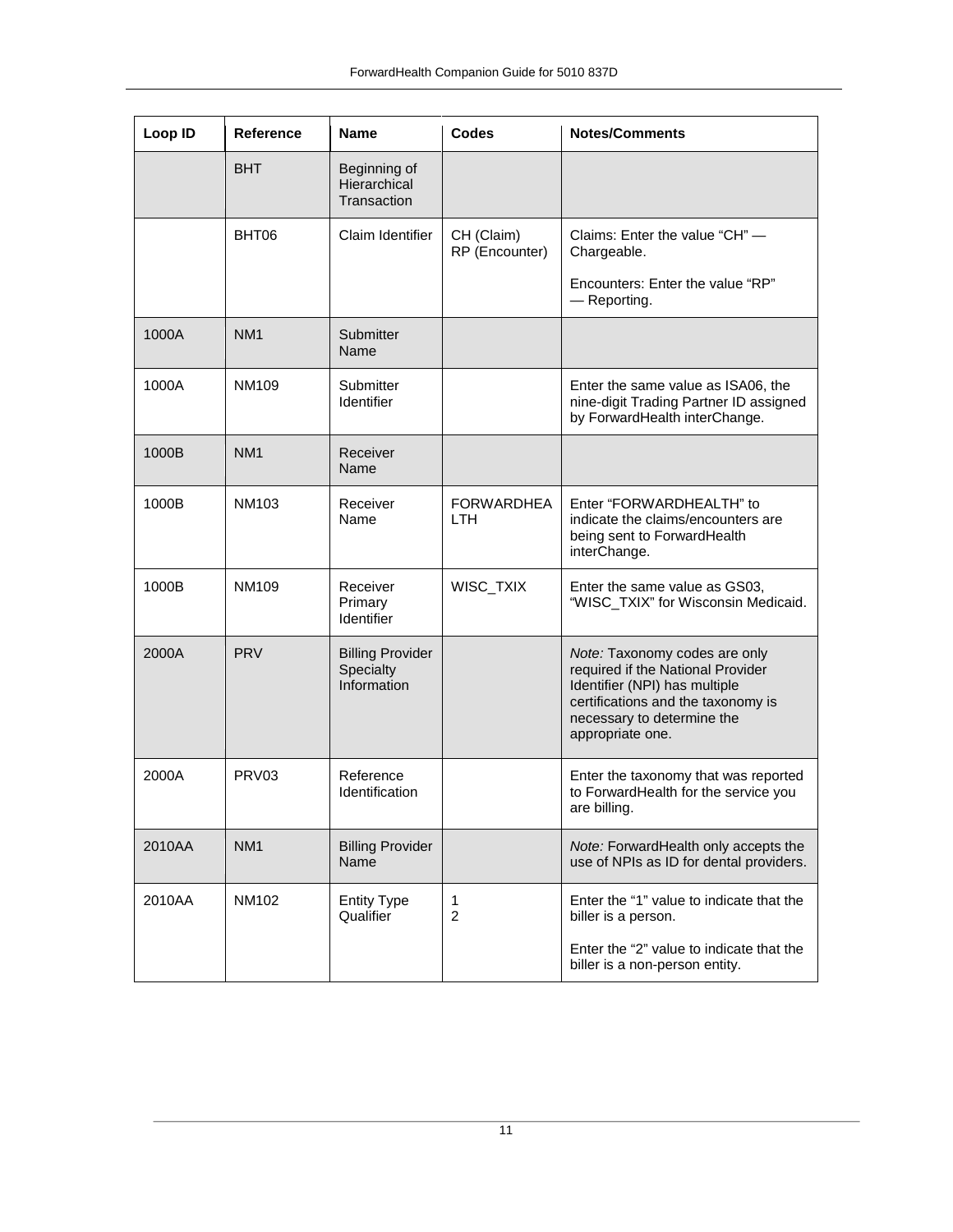| Loop ID | <b>Reference</b> | <b>Name</b>                                           | <b>Codes</b> | <b>Notes/Comments</b>                                                                                                                                                                                                                                                                                                                                                 |
|---------|------------------|-------------------------------------------------------|--------------|-----------------------------------------------------------------------------------------------------------------------------------------------------------------------------------------------------------------------------------------------------------------------------------------------------------------------------------------------------------------------|
| 2010AA  | N <sub>3</sub>   | <b>Billing Provider</b><br>Address                    |              | Enter the address that is currently on<br>file with ForwardHealth.<br>Note: Do not enter a P.O. Box in this<br>segment. If a P.O. Box needs to be                                                                                                                                                                                                                     |
|         |                  |                                                       |              | reported, use the Pay-To Address<br>loop.                                                                                                                                                                                                                                                                                                                             |
| 2010AA  | N4               | Geographic<br>Location                                |              | Use the physical address as reported<br>on the provider's Wisconsin Medicaid<br>certification.                                                                                                                                                                                                                                                                        |
| 2010AA  | N403             | <b>Billing Provider</b><br>Postal Zone or<br>ZIP Code |              | Enter the ZIP+4 code that will<br>correspond to the physical address on<br>file with ForwardHealth.                                                                                                                                                                                                                                                                   |
| 2010AB  | NM <sub>1</sub>  | Pay-To<br><b>Address Name</b>                         |              | Note: The information in this segment<br>will not be used to determine where to<br>send the provider Remittance Advice<br>(RA) and/or the 835 Health Care<br>Claim Payment/Advice (835). The RA<br>report and/or the 835 will be sent to<br>the entity established during the<br>provider certification process.<br>Encounter submissions will not<br>receive an 835. |
| 2010AC  | NM <sub>1</sub>  | Pay-to Plan<br>Name                                   |              | This loop will only be used for<br>subrogation.                                                                                                                                                                                                                                                                                                                       |
| 2010BA  | NM <sub>1</sub>  | Subscriber<br>Name                                    |              | Enter information about the<br>subscriber/member in this loop.                                                                                                                                                                                                                                                                                                        |
| 2010BA  | NM102            | <b>Entity Type</b><br>Qualifier                       | 1            | Enter the value "1" to indicate that the<br>member is a person.                                                                                                                                                                                                                                                                                                       |
| 2010BA  | NM103            | Subscriber<br>Last Name                               |              | Enter the member's last name.<br>Note: Use Wisconsin's Enrollment<br>Verification System (EVS) to obtain<br>the correct spelling of the member's<br>name. If the name or spelling of the<br>name on the member ID card and the<br>EVS do not match, use the spelling<br>from the EVS.                                                                                 |
| 2010BA  | <b>NM104</b>     | Subscriber<br>First Name                              |              | Enter the member's first name.<br>Note: Use the EVS to obtain the<br>correct spelling of the member's<br>name. If the name or spelling of the<br>name on the member ID card and the<br>EVS do not match, use the spelling<br>from the EVS.                                                                                                                            |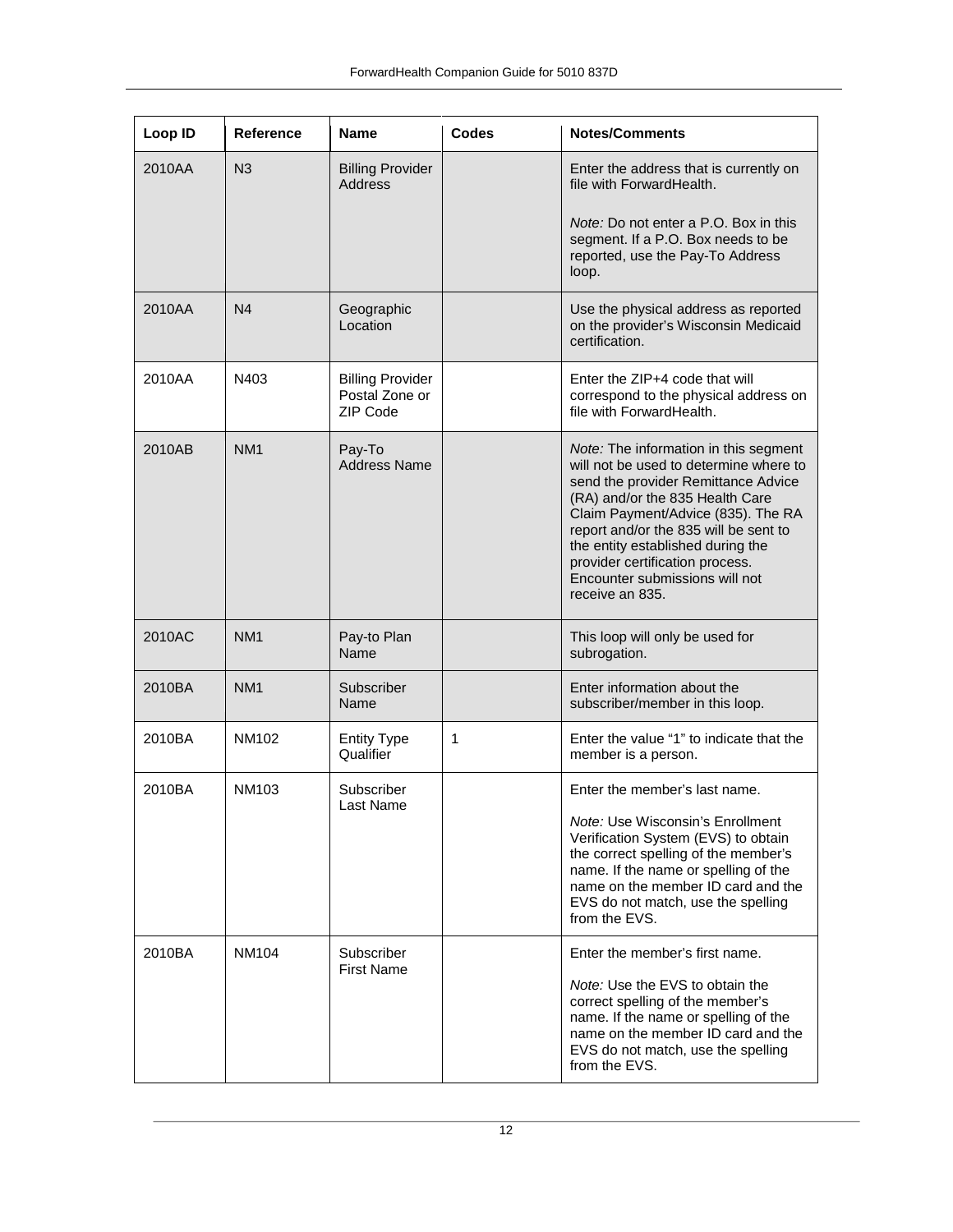| Loop ID | <b>Reference</b>  | <b>Name</b>                                       | <b>Codes</b>              | <b>Notes/Comments</b>                                                                                                                                                                                                                                                                                                                                                                                                                                                                                                                                            |
|---------|-------------------|---------------------------------------------------|---------------------------|------------------------------------------------------------------------------------------------------------------------------------------------------------------------------------------------------------------------------------------------------------------------------------------------------------------------------------------------------------------------------------------------------------------------------------------------------------------------------------------------------------------------------------------------------------------|
| 2010BA  | NM108             | Identification<br>Code Qualifier                  | MI                        | Enter the value "MI" for member ID<br>number.                                                                                                                                                                                                                                                                                                                                                                                                                                                                                                                    |
| 2010BA  | NM109             | Subscriber<br>Primary<br>Identifier               |                           | Enter the member's 10-digit<br>ForwardHealth ID number.                                                                                                                                                                                                                                                                                                                                                                                                                                                                                                          |
|         |                   |                                                   |                           | Note: Do not enter any other numbers<br>or letters. Use the ForwardHealth card<br>or the EVS to obtain the correct ID<br>number.                                                                                                                                                                                                                                                                                                                                                                                                                                 |
| 2010BB  | NM <sub>1</sub>   | Payer Name                                        |                           |                                                                                                                                                                                                                                                                                                                                                                                                                                                                                                                                                                  |
| 2010BB  | NM103             | Payer Name                                        | <b>FORWARDHEA</b><br>LTH. | Enter the value<br>"FORWARDHEALTH".                                                                                                                                                                                                                                                                                                                                                                                                                                                                                                                              |
| 2010BB  | NM109             | Payer<br>Identifier                               | WISC_TXIX                 | Enter the value "WISC_TXIX" for<br>Wisconsin Medicaid.                                                                                                                                                                                                                                                                                                                                                                                                                                                                                                           |
| 2010CA  | <b>REF</b>        | Property and<br>Casualty<br>Patient<br>Identifier |                           | This segment will not be used by<br>ForwardHealth.                                                                                                                                                                                                                                                                                                                                                                                                                                                                                                               |
| 2300    | <b>CLM</b>        | Claim<br>Information                              |                           |                                                                                                                                                                                                                                                                                                                                                                                                                                                                                                                                                                  |
| 2300    | CLM01             | <b>Patient Control</b><br>Number                  |                           | Note: ForwardHealth interChange will<br>process member control numbers up<br>to 20 characters in length.                                                                                                                                                                                                                                                                                                                                                                                                                                                         |
| 2300    | CLM <sub>02</sub> | <b>Total Claim</b><br>Charge<br>Amount            |                           | Enter the total billed amount for the<br>entire claim/encounter.                                                                                                                                                                                                                                                                                                                                                                                                                                                                                                 |
|         |                   |                                                   |                           | Note: ForwardHealth interChange will<br>process claims/encounters submitted<br>with a negative billed amount as if the<br>provider submitted a zero billed<br>amount.                                                                                                                                                                                                                                                                                                                                                                                            |
| 2300    | CLM05-3           | Claim<br>Frequency<br>Code                        | 1<br>7<br>8               | The third digit of the type of bill, as<br>defined by the National Uniform Billing<br>Committee (NUBC), is the frequency<br>code. Use the claim frequency code to<br>indicate whether the claim/encounter<br>is being submitted for the first time or<br>if it is a replacement/void of a<br>previously adjudicated and paid<br>claim/encounter:<br>"1" - Indicates that this is the first<br>claim/encounter submitted to<br>ForwardHealth interChange.<br>"7" - Indicates that this<br>$\bullet$<br>claim/encounter is replacing a<br>previously submitted and |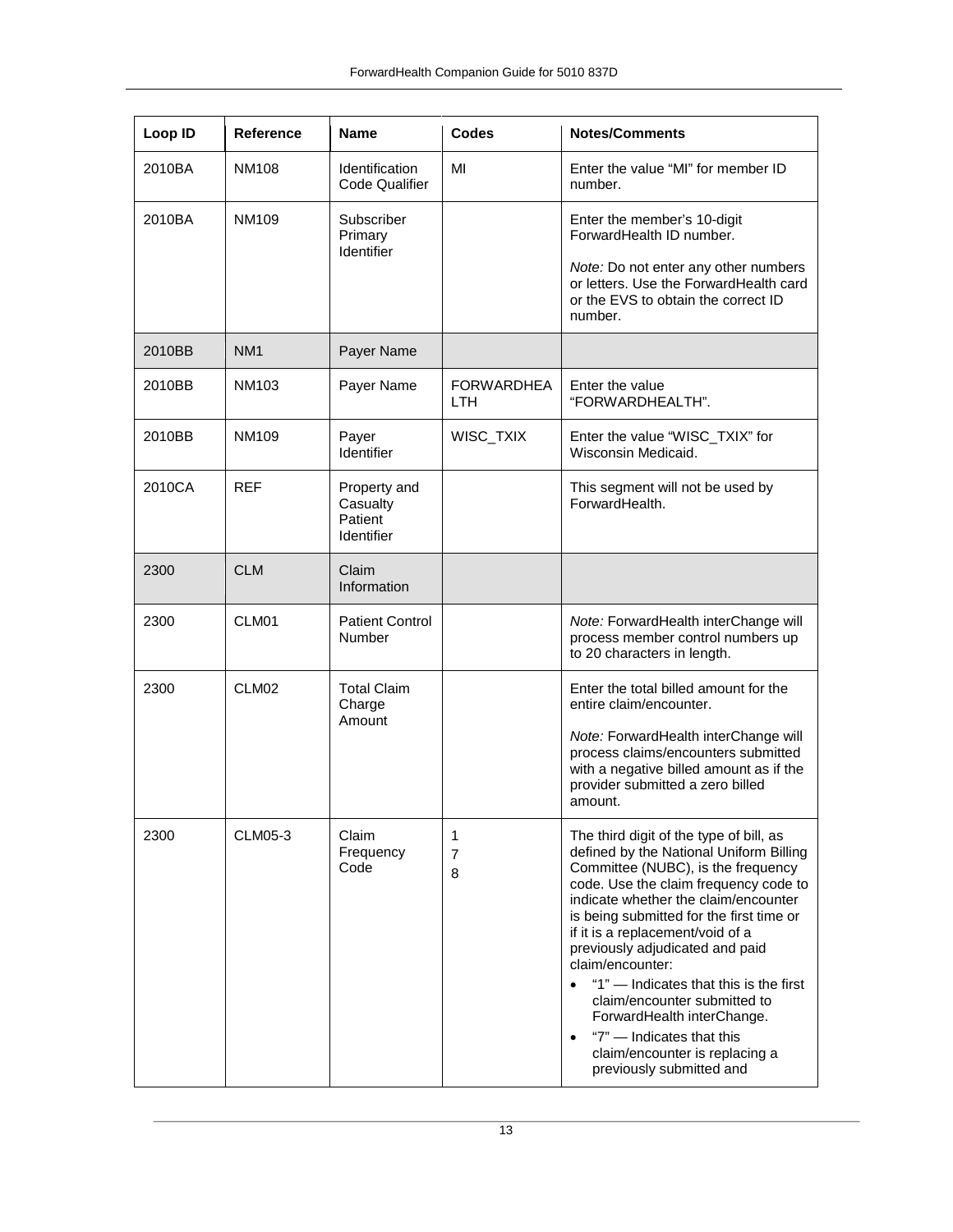| Loop ID | <b>Reference</b>  | <b>Name</b>                                      | <b>Codes</b> | <b>Notes/Comments</b>                                                                                                                                                                                                                                                                                                                      |
|---------|-------------------|--------------------------------------------------|--------------|--------------------------------------------------------------------------------------------------------------------------------------------------------------------------------------------------------------------------------------------------------------------------------------------------------------------------------------------|
|         |                   |                                                  |              | adjudicated claim/encounter.<br>ForwardHealth interChange will<br>void the previously submitted<br>claim/encounter and completely<br>replace it with this corrected<br>claim/encounter.<br>"8" - Indicates that<br>$\bullet$<br>ForwardHealth interChange<br>should recoup the previously<br>submitted claim/encounter in its<br>entirety. |
|         |                   |                                                  |              | Note: The use of values "7" and "8"<br>can result in the previously submitted<br>claim/encounter being adjusted.<br>Include the internal control number<br>(ICN) from the previously submitted<br>claim/encounter in the original<br>reference number segment in Loop<br>2300.                                                             |
|         |                   |                                                  |              | Electronic adjustments are subject to<br>the same requirements as paper<br>adjustments and therefore may result<br>in a letter to the provider if the<br>requirements are not met.                                                                                                                                                         |
|         |                   |                                                  |              | Do not use adjustment values if<br>reconsideration of the original<br>payment is needed. All requests for<br>reconsideration should be submitted<br>on paper with supporting<br>documentation.                                                                                                                                             |
|         |                   |                                                  |              | The claim frequency code was<br>switched to an external code source<br>during the addenda process. See the<br>NUBC Manual or website,<br>www.nubc.org/.                                                                                                                                                                                    |
|         |                   |                                                  |              | Encounter: Provider letters and paper<br>submissions/requests will not be<br>supported for encounter processing.                                                                                                                                                                                                                           |
| 2300    | CLM <sub>19</sub> | Predeter-<br>mination of<br><b>Benefits Code</b> |              | Note: ForwardHealth interChange<br>does not support predetermination of<br>benefits.                                                                                                                                                                                                                                                       |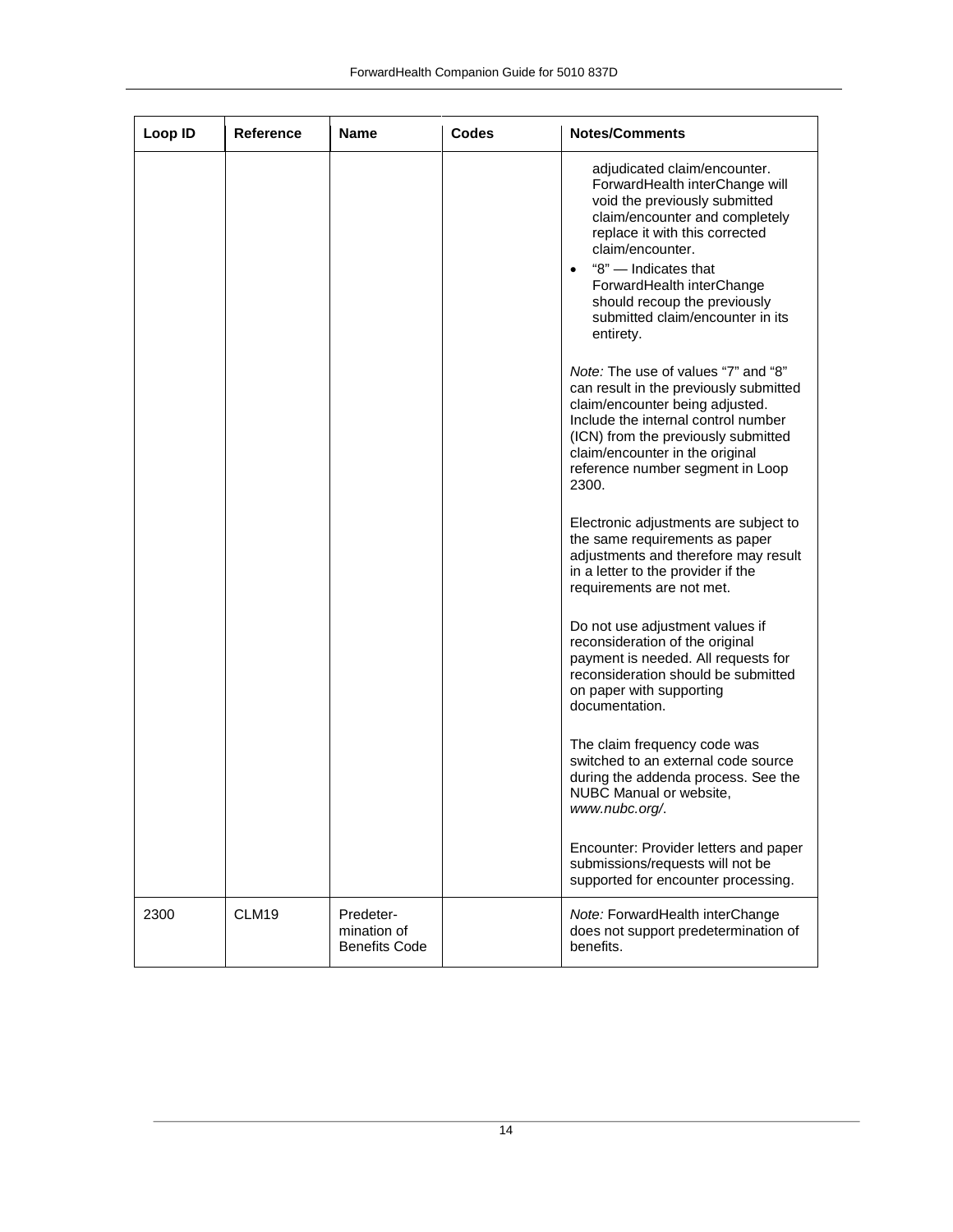| Loop ID | <b>Reference</b>  | Name                                          | <b>Codes</b>   | <b>Notes/Comments</b>                                                                                                                                                                                                                                                                                                                                                                                                  |
|---------|-------------------|-----------------------------------------------|----------------|------------------------------------------------------------------------------------------------------------------------------------------------------------------------------------------------------------------------------------------------------------------------------------------------------------------------------------------------------------------------------------------------------------------------|
| 2300    | CN <sub>1</sub>   | Contract<br>Information                       |                | <b>DHS requires BadgerCare</b><br>Plus/Supplemental Security Income<br>(SSI) HMOs to report a "shadow<br>price" on the HMO Encounter 837<br>transaction when the service is<br>provided by a sub-capitated provider.<br>Note: Because the header CN1<br>segment shadow amount cannot<br>equal the detail CN1 segment's<br>shadow amount, the header CN1<br>segment should not be submitted on a<br>one-detailed claim. |
| 2300    | <b>CN101</b>      | Contract Type<br>Code                         | 05 (Capitated) | Encounter: Enter the value "05" -<br>Capitated amount to follow. This<br>element is required on encounters<br>when the service is provided by a sub-<br>capitated provider.                                                                                                                                                                                                                                            |
| 2300    | CN102             | Contract<br>Amount                            |                | Enter the "shadow price".                                                                                                                                                                                                                                                                                                                                                                                              |
| 2300    | <b>REF</b>        | Service<br>Authorization<br>Exception<br>Code |                | Note: If all services were not the result<br>of emergency care, submit multiple<br>claims/encounters.                                                                                                                                                                                                                                                                                                                  |
| 2300    | <b>REF</b>        | Payer Claim<br>Control<br><b>Number</b>       |                | Include this segment when requesting<br>an electronic adjustment (a value of<br>"7" or "8" in CLM05-3 indicates that an<br>adjustment is being requested).                                                                                                                                                                                                                                                             |
| 2300    | REF <sub>02</sub> | Payer Claim<br>Control<br>Number              |                | Enter the most recent ICN assigned<br>by ForwardHealth interChange. This<br>is the ICN that will be adjusted.                                                                                                                                                                                                                                                                                                          |
| 2300    | <b>REF</b>        | Prior<br>Authorization                        |                | ForwardHealth interChange does not<br>require the prior authorization (PA) be<br>submitted on the 837 transaction.<br>Note: For PA policy guidelines, refer<br>to the applicable service area of the<br>Online Handbook.                                                                                                                                                                                               |
| 2310B   | NM <sub>1</sub>   | Rendering<br><b>Provider Name</b>             |                | Include this segment when NPI is the<br>identifier used for the rendering<br>provider.<br>Note: ForwardHealth only accepts the<br>use of an NPI as identification for a<br>dental provider.                                                                                                                                                                                                                            |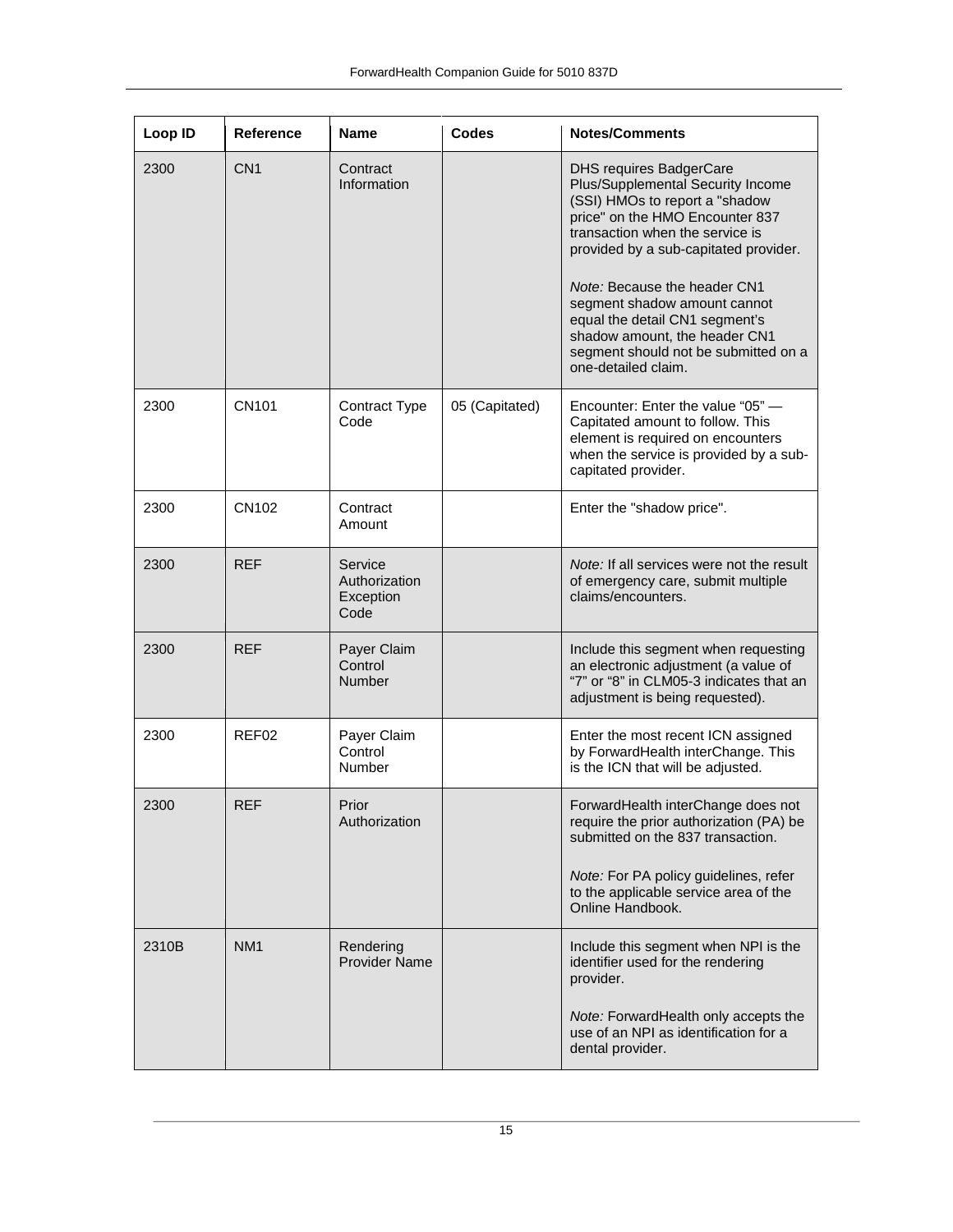| Loop ID | <b>Reference</b>  | <b>Name</b>                                           | <b>Codes</b>   | <b>Notes/Comments</b>                                                                                                                                                                                                                                                                                                                                     |
|---------|-------------------|-------------------------------------------------------|----------------|-----------------------------------------------------------------------------------------------------------------------------------------------------------------------------------------------------------------------------------------------------------------------------------------------------------------------------------------------------------|
| 2310B   | <b>PRV</b>        | Rendering<br>Provider<br>Specialty<br>Information     |                | Note: Taxonomy codes are only<br>required if the NPI has multiple<br>certifications and the taxonomy is<br>necessary to determine the<br>appropriate one.                                                                                                                                                                                                 |
| 2310B   | PRV <sub>03</sub> | Provider<br>Taxonomy<br>Code                          |                | Enter the taxonomy code that was<br>reported to ForwardHealth for the<br>service you are billing.                                                                                                                                                                                                                                                         |
| 2310C   | NM <sub>1</sub>   | Service<br>Facility<br>Location<br>Name               |                | Enter the name of the rendering<br>facility that is currently on file with<br>ForwardHealth.                                                                                                                                                                                                                                                              |
| 2310C   | N <sub>3</sub>    | Service<br>Facility<br>Location<br><b>Address</b>     |                | Enter the address of the rendering<br>facility that is currently on file with<br>ForwardHealth.                                                                                                                                                                                                                                                           |
| 2310C   | N <sub>4</sub>    | Service<br>Facility<br>Location City,<br>State, ZIP+4 |                | Enter the city, state, and ZIP+4 code<br>that will correspond to the rendering<br>facility address that is currently on file<br>with ForwardHealth.                                                                                                                                                                                                       |
| 2310D   | NM <sub>1</sub>   | Assistant<br>Surgeon<br>Name                          |                | Enter information about the assistant<br>surgeon in this segment, if applicable.<br>Note: ForwardHealth only accepts the<br>use of an NPI as identification for a<br>dental provider.                                                                                                                                                                     |
| 2310D   | <b>PRV</b>        | Assistant<br>Surgeon<br>Specialty<br>Information      |                | Note: Taxonomy codes are only<br>required if the NPI has multiple<br>certifications and the taxonomy is<br>necessary to determine the<br>appropriate one.                                                                                                                                                                                                 |
| 2310D   | PRV <sub>03</sub> | Provider<br>Taxonomy<br>Code                          |                | Enter the taxonomy code that was<br>reported to ForwardHealth for the<br>service you are billing.                                                                                                                                                                                                                                                         |
| 2320    | <b>SBR</b>        | Other<br>Subscriber<br>Identification                 |                | This segment is used when other<br>payers are known to potentially be<br>involved in paying on this claim.<br>Managed care organizations use this<br>segment on an encounter to identify<br>the MCO as a payer. This would be in<br>addition to any other payer<br>information that may have been on<br>the encounter prior to the MCO's<br>adjudication. |
| 2320    | SBR09             | Claim Filing<br>Indicator Code                        | HM (Encounter) | Encounter: Enter "HM" to indicate an<br>HMO.                                                                                                                                                                                                                                                                                                              |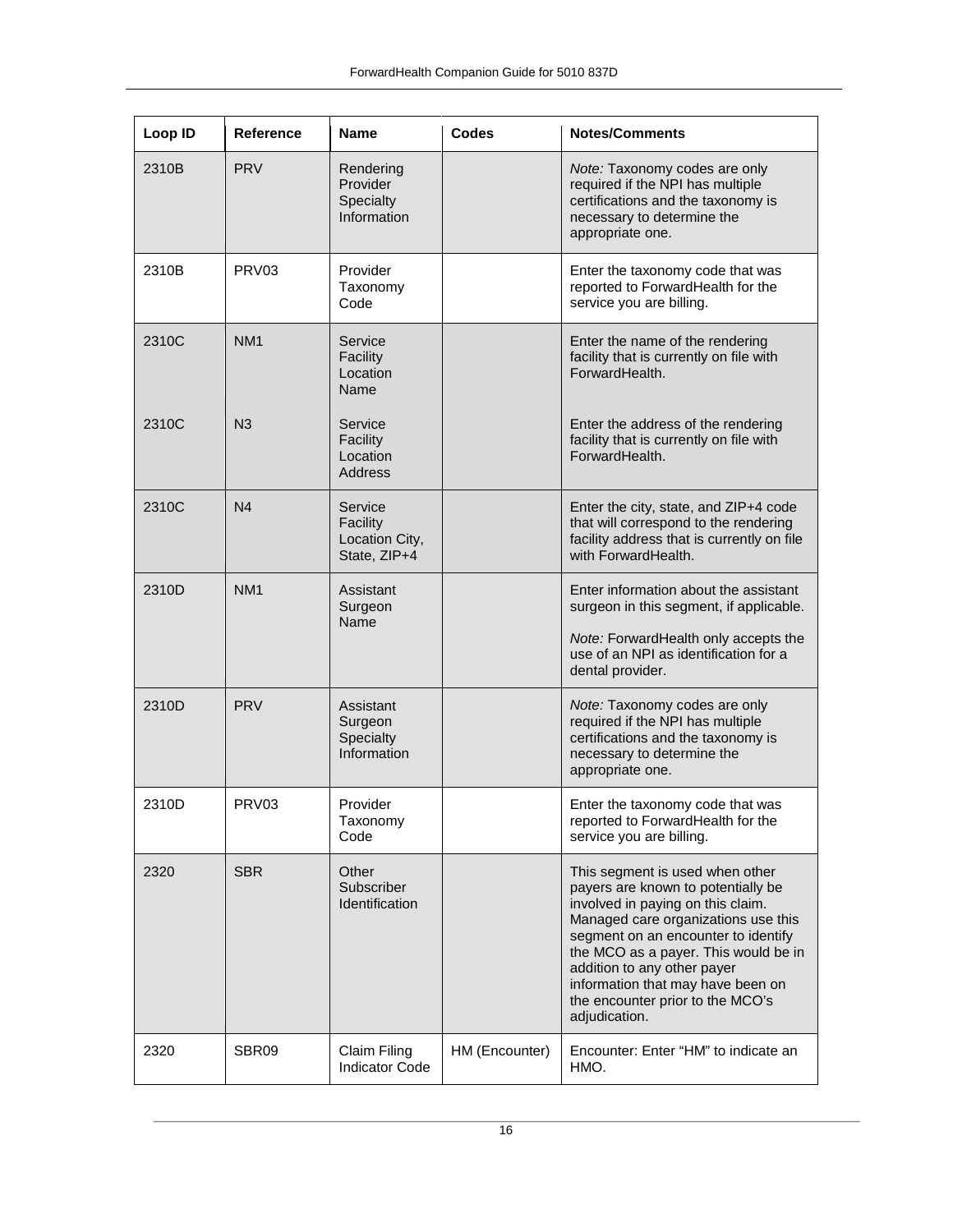| Loop ID | <b>Reference</b> | Name                                         | Codes | <b>Notes/Comments</b>                                                                                                                                                                                                                                                                                 |
|---------|------------------|----------------------------------------------|-------|-------------------------------------------------------------------------------------------------------------------------------------------------------------------------------------------------------------------------------------------------------------------------------------------------------|
| 2320    | CAS              | Claim Level<br>Adjustments                   |       | Include this segment when another<br>payer has made payment at the claim<br>level. If the other payer returned an<br>835, the CAS segment from the 835<br>should be copied to this CAS.<br>Note: For more information on<br>indicators and disclaimer codes, see<br>Section 4.1 of this guide.        |
| 2320    | <b>AMT</b>       | <b>COB Payer</b><br>Paid Amount              |       | This segment contains the amount<br>paid on the claim by the payer within<br>the 2320 loop.<br>Note: For more information on<br>indicators and disclaimer codes, see<br>Section 4.1 of this guide.                                                                                                    |
| 2320    | <b>AMT</b>       | Remaining<br>Patient<br>Liability            |       | Enter the remaining patient liability<br>amount in this segment.<br>Note: For more information on<br>indicators and disclaimer codes, see<br>Section 4.1 of this guide.                                                                                                                               |
| 2320    | <b>AMT</b>       | <b>COB Total</b><br>Non-Covered<br>Amount    |       | Use this segment when the member<br>has other insurance but the charges<br>are known to be noncovered.<br>When applicable based on the above<br>statement, enter the total billed<br>amount and no other AMT segments<br>for the other payer.<br>Note: This will generate an OI<br>Indicator of OI-Y. |
| 2330B   | NM <sub>1</sub>  | <b>Other Payer</b><br>Name                   |       |                                                                                                                                                                                                                                                                                                       |
| 2330B   | NM109            | Other Payer<br>Primary<br>Identifier         |       | Enter the other payer's identifier.<br>Note: ForwardHealth interChange will<br>use this number in combination with<br>loop 2430 to calculate other insurance<br>payments.                                                                                                                             |
| 2330B   | <b>REF</b>       | <b>Other Payer</b><br>Prior<br>Authorization |       | This segment will not be used by<br>ForwardHealth.                                                                                                                                                                                                                                                    |
| 2330B   | <b>REF</b>       | <b>Other Payer</b><br>Predeter-<br>mination  |       | This segment will not be used by<br>ForwardHealth.                                                                                                                                                                                                                                                    |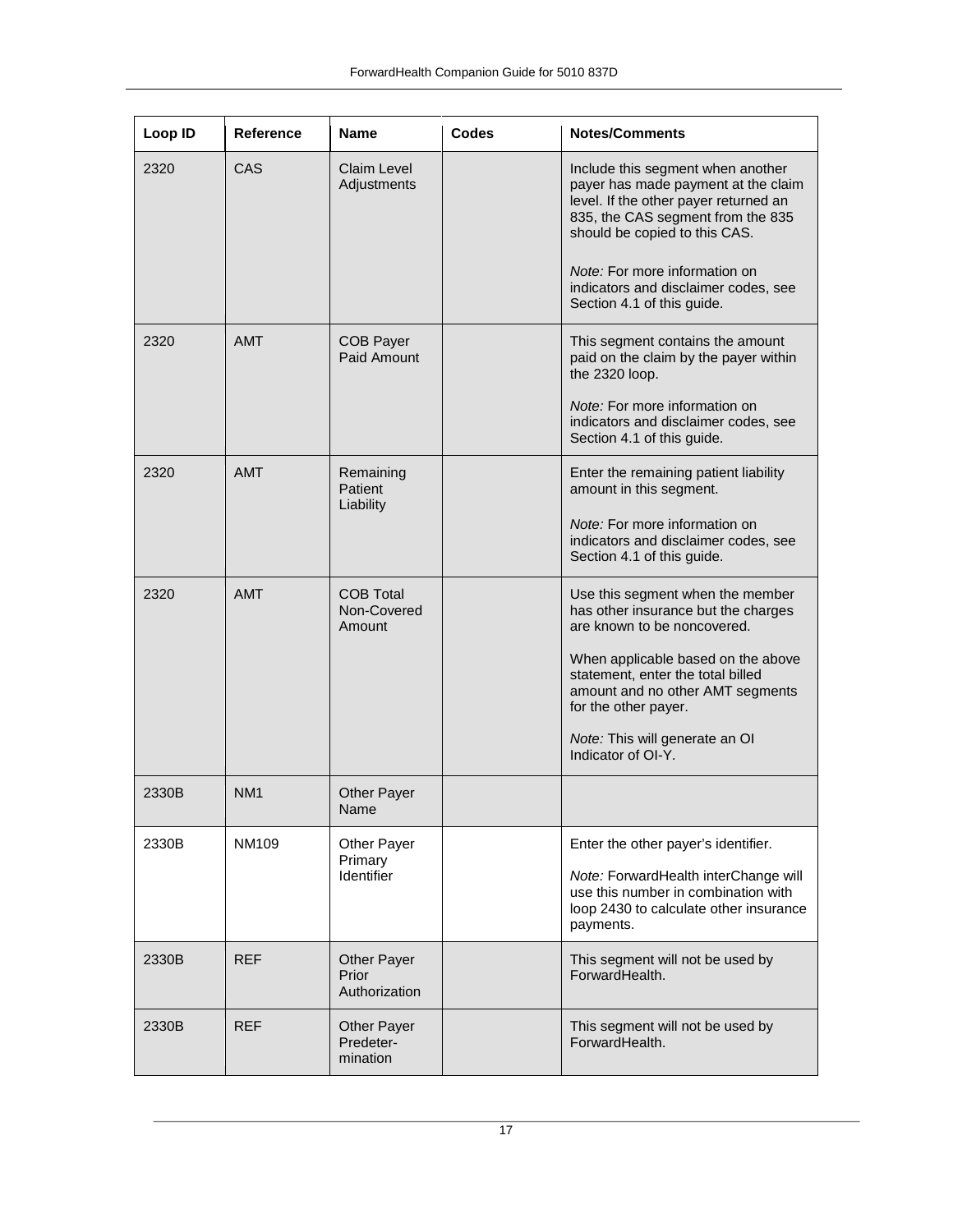| Loop ID | <b>Reference</b> | Name                                           | <b>Codes</b> | <b>Notes/Comments</b>                                                                                                                                                                                                                                                                                                                                                                                                                                                                                                                                        |
|---------|------------------|------------------------------------------------|--------------|--------------------------------------------------------------------------------------------------------------------------------------------------------------------------------------------------------------------------------------------------------------------------------------------------------------------------------------------------------------------------------------------------------------------------------------------------------------------------------------------------------------------------------------------------------------|
| 2330B   | <b>REF</b>       | Other Payer<br>Claim Control                   |              | This segment will not be used by<br>ForwardHealth.                                                                                                                                                                                                                                                                                                                                                                                                                                                                                                           |
| 2330E   |                  | Other Payer<br>Supervising<br>Provider         |              | This loop will not be used by<br>ForwardHealth.                                                                                                                                                                                                                                                                                                                                                                                                                                                                                                              |
| 2330F   |                  | Other Payer<br><b>Billing Provider</b>         |              | This loop will not be used by<br>ForwardHealth.                                                                                                                                                                                                                                                                                                                                                                                                                                                                                                              |
| 2330G   |                  | Other Payer<br>Service<br>Facility<br>Location |              | This loop will not be used by<br>ForwardHealth.                                                                                                                                                                                                                                                                                                                                                                                                                                                                                                              |
| 2330H   |                  | Other Payer<br>Assistant<br>Surgeon            |              | This loop will not be used by<br>ForwardHealth.                                                                                                                                                                                                                                                                                                                                                                                                                                                                                                              |
| 2400    | SV <sub>3</sub>  | <b>Dental Service</b>                          |              |                                                                                                                                                                                                                                                                                                                                                                                                                                                                                                                                                              |
| 2400    | SV302            | Line Item<br>Charge<br>Amount                  |              | Enter the billed amount for each<br>service line.<br>Note: ForwardHealth interChange will<br>process claims/encounters submitted<br>with a negative service line billed<br>amount as if the provider submitted a<br>zero service line billed amount.                                                                                                                                                                                                                                                                                                         |
| 2400    | <b>TOO</b>       | Tooth<br>Information                           |              | Note: The 5010 version of the 835<br>does not allow for the tooth number to<br>be returned. If the tooth number is<br>necessary for your system's<br>reconciliation, create separate service<br>lines for each tooth and use a unique<br>value in the line item control number<br>segment for each service line.<br>This segment can repeat 32 times per<br>procedure billed. If multiple tooth<br>numbers are submitted on one service<br>line, ForwardHealth interChange will<br>create one service line for each tooth<br>number to adjudicate the claim. |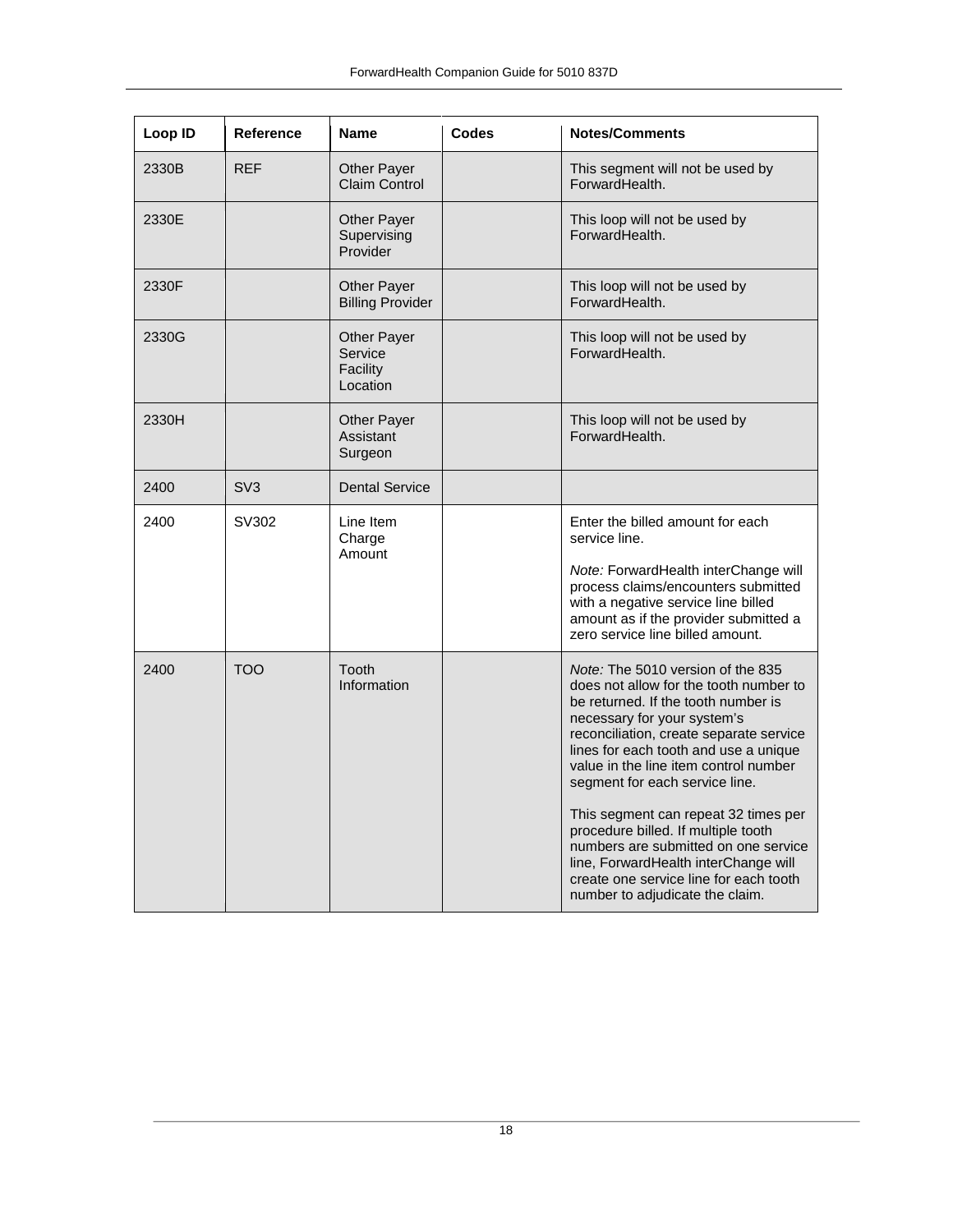| Loop ID | <b>Reference</b>  | <b>Name</b>                                            | Codes          | <b>Notes/Comments</b>                                                                                                                                                                                                                                                                                                                                                          |
|---------|-------------------|--------------------------------------------------------|----------------|--------------------------------------------------------------------------------------------------------------------------------------------------------------------------------------------------------------------------------------------------------------------------------------------------------------------------------------------------------------------------------|
| 2400    | CN <sub>1</sub>   | Contract<br>Information                                |                | DHS requires BadgerCare Plus/SSI<br>HMOs to report a "shadow price" on<br>the HMO Encounter 837 transaction<br>when the service is provided by a sub-<br>capitated provider.<br>Note: Because the header CN1<br>segment shadow amount cannot<br>equal the detail CN1 segment's<br>shadow amount, the header CN1<br>segment should not be submitted on a<br>one-detailed claim. |
| 2400    | CN <sub>101</sub> | Contract Type<br>Code                                  | 05 (Capitated) | Encounter: Enter the value "05" —<br>Capitated amount to follow. This<br>element is required on encounters<br>when the service is provided by a sub-<br>capitated provider.                                                                                                                                                                                                    |
| 2400    | CN102             | Contract<br>Amount                                     |                | Enter the "shadow price".                                                                                                                                                                                                                                                                                                                                                      |
| 2400    | <b>REF</b>        | Prior<br>Authorization<br>or Referral<br><b>Number</b> |                | ForwardHealth interChange does not<br>require the PA number be submitted<br>on the 837 transaction.<br>Note: For PA policy guidelines, refer<br>to the applicable service area of the<br>Online Handbook.                                                                                                                                                                      |
| 2420A   | NM <sub>1</sub>   | Rendering<br><b>Provider Name</b>                      |                | Enter the rendering provider's NPI in<br>this segment if the rendering provider<br>is ForwardHealth interChange<br>certified and different than the billing<br>provider.<br>Note: ForwardHealth only accepts the<br>use of an NPI as identification for a<br>dental provider.                                                                                                  |
| 2420A   | <b>PRV</b>        | Rendering<br>Provider<br>Specialty<br>Information      |                | Include this segment to include the<br>taxonomy code for the rendering<br>provider if detail level rendering<br>provider has been listed.<br>Note: Taxonomy codes are only<br>required if the NPI has multiple<br>certifications and the taxonomy is<br>necessary to determine the<br>appropriate certification.                                                               |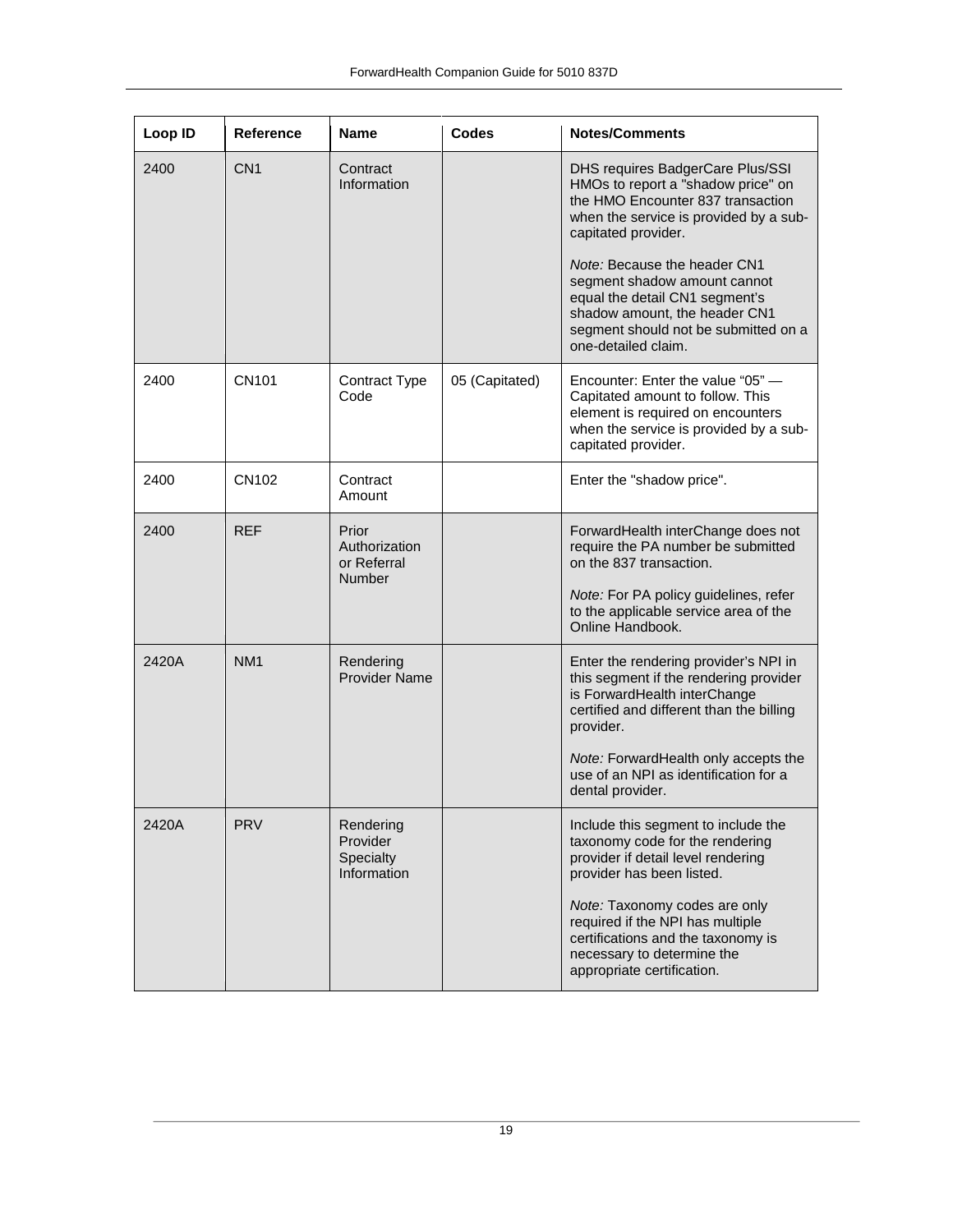| Loop ID | <b>Reference</b>  | <b>Name</b>                                           | <b>Codes</b> | <b>Notes/Comments</b>                                                                                                                                                                                                                                                                                                                                        |
|---------|-------------------|-------------------------------------------------------|--------------|--------------------------------------------------------------------------------------------------------------------------------------------------------------------------------------------------------------------------------------------------------------------------------------------------------------------------------------------------------------|
| 2420A   | PRV <sub>03</sub> | Provider<br>Taxonomy<br>Code                          |              | Enter the rendering provider's<br>taxonomy code for the service that is<br>being billed.                                                                                                                                                                                                                                                                     |
|         |                   |                                                       |              | Note: The provider must use the<br>appropriate taxonomy code that is<br>associated to the provider type and<br>specialty currently on file with<br>ForwardHealth.                                                                                                                                                                                            |
| 2420D   | NM <sub>1</sub>   | Service<br>Facility<br>Location<br>Name               |              | Enter the name of the rendering<br>facility that is currently on file with<br>ForwardHealth.                                                                                                                                                                                                                                                                 |
| 2420D   | N3                | Service<br>Facility<br>Location<br><b>Address</b>     |              | Enter the address of the rendering<br>facility that is currently on file with<br>ForwardHealth.                                                                                                                                                                                                                                                              |
| 2420D   | N <sub>4</sub>    | Service<br>Facility<br>Location City,<br>State, ZIP+4 |              | Enter the city, state, and ZIP+4 code<br>that will correspond to the rendering<br>facility address that is currently on file<br>with ForwardHealth.                                                                                                                                                                                                          |
| 2430    | <b>SVD</b>        | Line<br>Adjudication<br>Information                   |              | This segment is used when other<br>payers are known to potentially be<br>involved in paying on this claim at the<br>detail line. Managed care<br>organizations can use this segment<br>on an encounter to identify the detail<br>amount paid to their provider.                                                                                              |
| 2430    | SVD <sub>01</sub> | <b>Other Payer</b><br>Primary<br>Identifier           |              | The identifier indicates the other payer<br>by matching the appropriate Other<br>Payer Primary Identifier in Loop<br>2330B, Element NM109.                                                                                                                                                                                                                   |
| 2430    | SVD <sub>02</sub> | Service Line<br>Paid Amount                           |              |                                                                                                                                                                                                                                                                                                                                                              |
| 2430    | <b>CAS</b>        | Service<br>Adjustment                                 |              | Include this segment when another<br>payer has made payment at the<br>service line. If the other payer<br>returned an 835, the CAS segment<br>from the 835 should be copied to this<br>CAS.<br>Note: ForwardHealth interChange will<br>use the information in the CAS<br>segment in place of the "other<br>insurance indicator" submitted prior to<br>HIPAA. |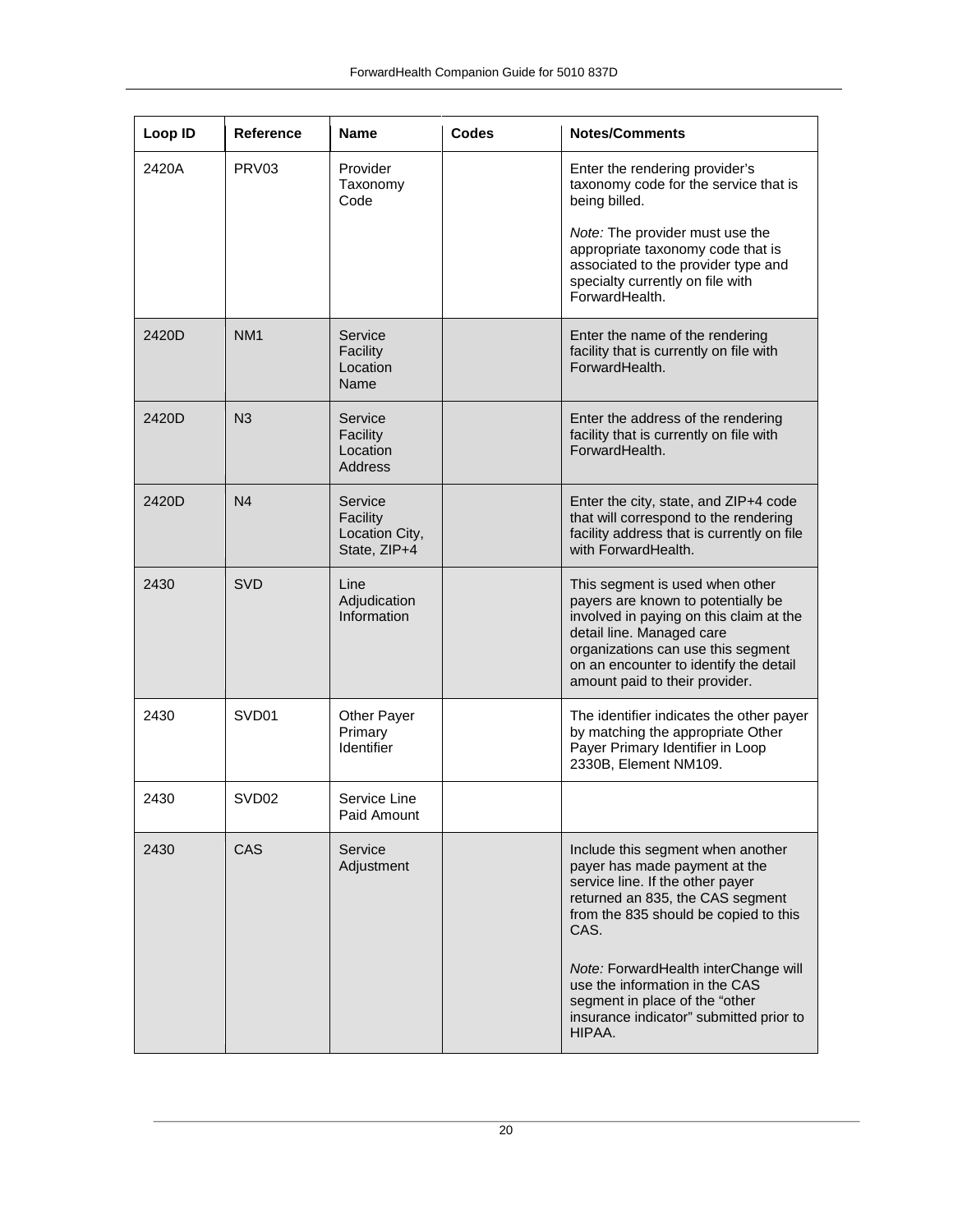# <span id="page-20-1"></span><span id="page-20-0"></span>**4 Transaction Instructions Additional Information**

### <span id="page-20-2"></span>**4.1 Business Scenarios**

#### **4.1.1 Terminology**

The term "subscriber" will be used as a generic term throughout the companion guide. This term could refer to any one of the following programs for which the 837D transaction is being processed:

- BadgerCare Plus.
- SeniorCare.
- Wisconsin Medicaid.

#### <span id="page-20-3"></span>**4.1.2 Examples**

ForwardHealth interChange derives coordination of benefit information from the 837 that providers directly submitted. This companion guide has pointed out the pieces of information ForwardHealth interChange uses to derive those values; however, the implementation guide frequently requires additional information in the segments where this information is found. Below are examples that show how the information may appear on the 837 transaction.

#### <span id="page-20-4"></span>**4.1.3 Other Insurance Indicators**

In order to have an other insurance indicator assigned to a claim/encounter, at least one additional payer must be represented on the claim/encounter. The inclusion of a 2320 loop and any required subloops represent each payer. ForwardHealth can assign one of three Other Insurance codes to electronic claims/encounters based on information supplied on the claim/encounter.

There are three Other Insurance (OI) Indicators that potentially can be associated with a claim/encounter. The three codes are: "Blank," "OI-P," and "OI-D."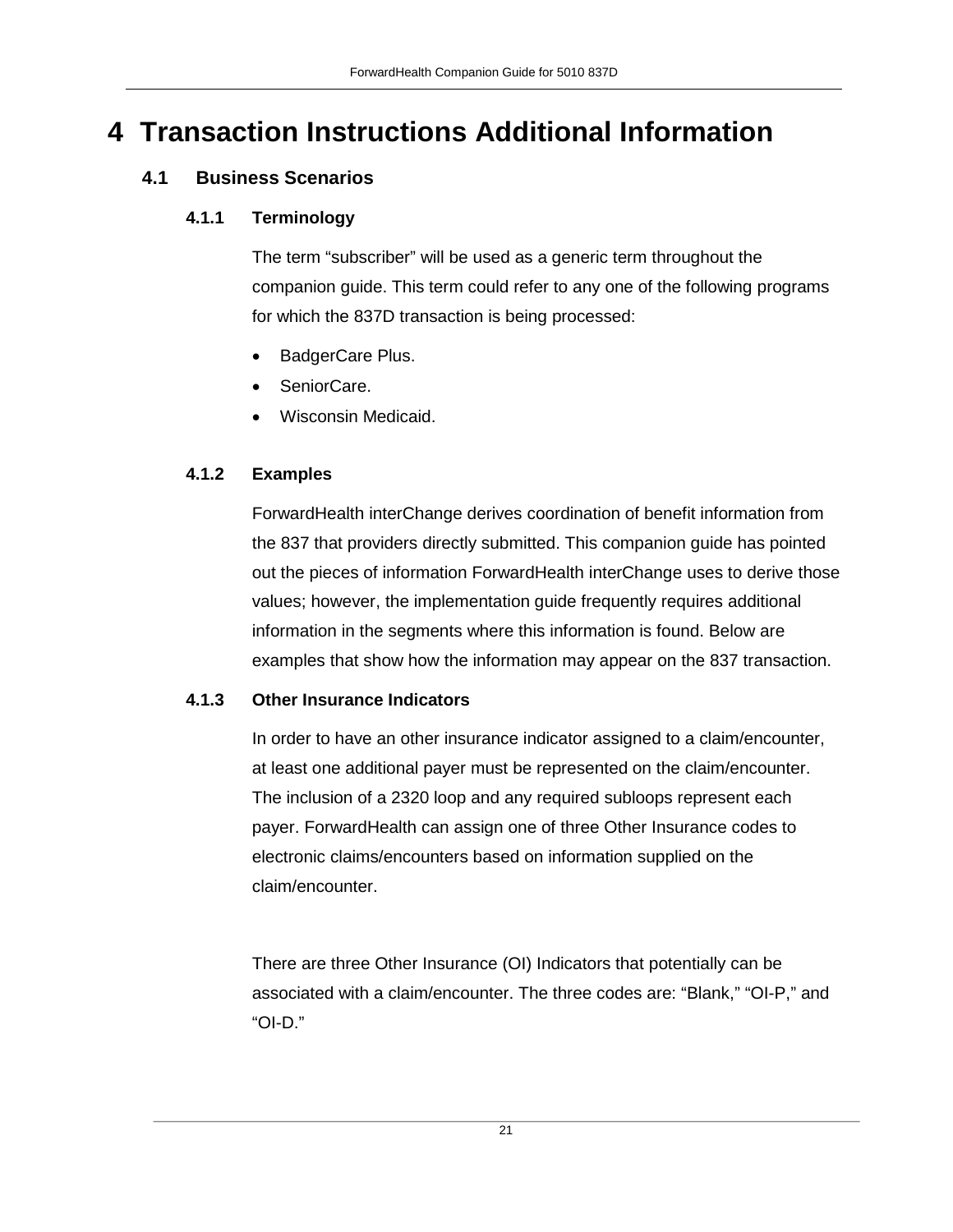A disclaimer code of "Blank" is present when the member does not have commercial insurance. A disclaimer code of "OI-P" is present when the member has commercial insurance coverage, the claim was submitted to the insurance carrier and a payment was made on the claim. A disclaimer code of "OI-D" is present when the member has commercial insurance coverage and the claim was submitted to the insurance carrier, but the claim was denied.

#### *Other Insurance = OI-D*

In this example, the provider billed \$100.00. The other payer has paid \$0.00. The reason the other payer did not pay the claim is indicated with the CAS segment copied from the 835 received from that payer.

```
Loop 2320
```

```
SBR*S*18***C1****CI~
CAS*PR*35*100~
AMT^*D^*0~
OI***Y***Y~
```

```
Loop 2330A
   NM1*IL*1*LAST NAME*FIRST
   NAME****MI*999999999~
```
Loop 2330B

NM1\*PR\*2\*COMMERCIAL/OTHER INS\*\*\*\*\*PI\*001~ DTP\*573\*D8\*20031016~

#### *Other Insurance = OI-P*

In this example, the provider billed \$115.66. The other payer allowed \$115.66 and has paid \$83.56. The difference between the allowed amount and the paid amount is \$32.10 and is represented on the CAS segment copied from the 835 transaction received from that payer.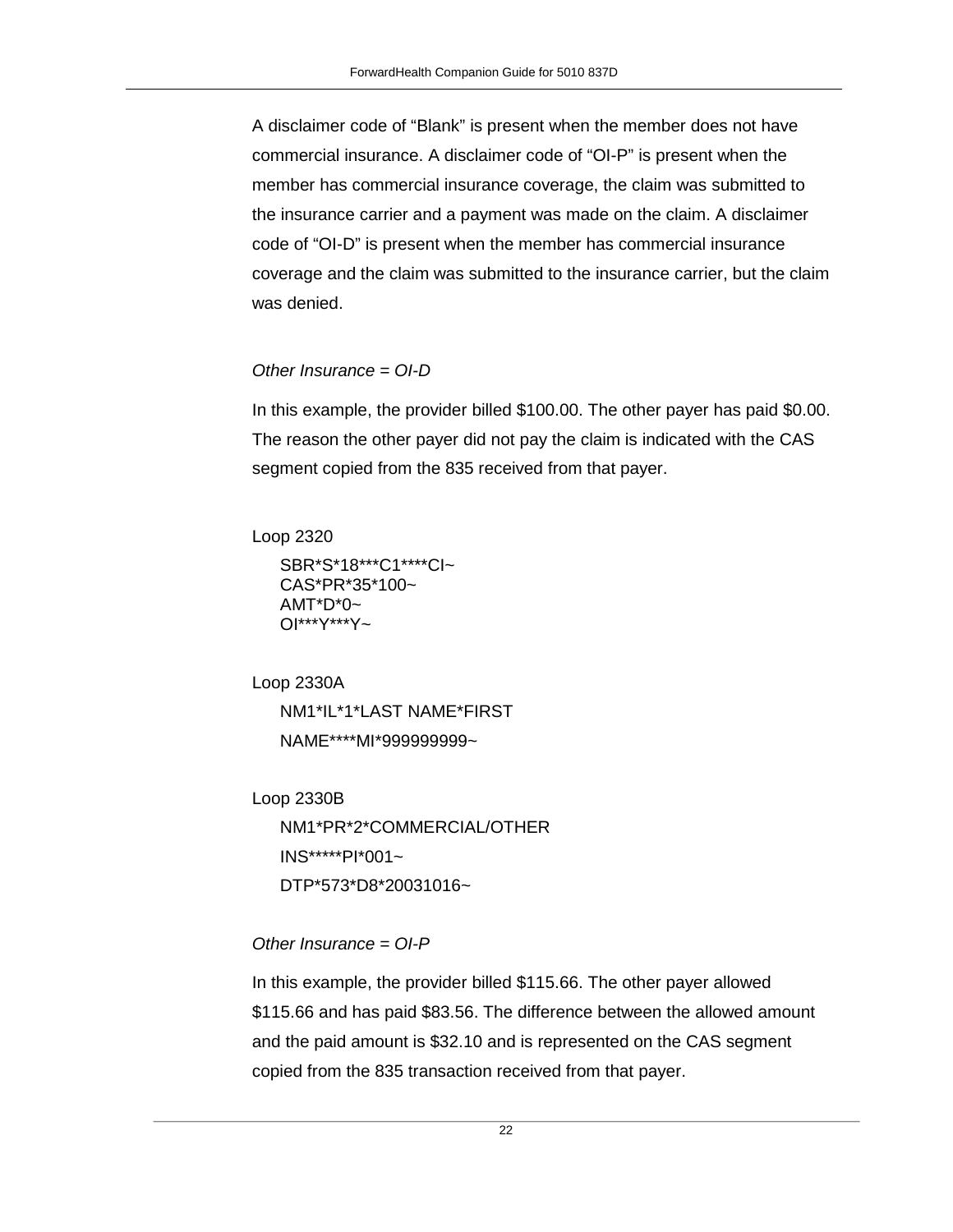Loop 2320 SBR\*S\*18\*\*\*C1\*\*\*CI~ CAS\*PR\*2\*32.10~ AMT\*D\*83.56~ OI\*\*\*Y\*\*\*Y~

Loop 2330A NM1\*IL\*1\*LAST NAME\*FIRST NAME\*\*\*\*MI\*999999999~

Loop 2330B

NM1\*PR\*2\*OTHER INSURANCE\_CARRIER\*\*\*\*\*PI\*001~ DTP\*573\*D8\*20031016~

#### <span id="page-22-1"></span><span id="page-22-0"></span>**4.2 Payer-Specific Business Rules and Limitations**

#### **4.2.1 Scheduled Maintenance**

ForwardHealth recycles the real-time servers every night between 00:00 a.m. to 01:00 a.m. Central Standard Time (CST). Real-time processing is not available during this period.

ForwardHealth schedules regular maintenance every Sunday from 00:00 a.m. to 04:00 a.m. CST. Real-time processing is not available during this period.

#### <span id="page-22-2"></span>**4.3 Frequently Asked Questions**

None.

#### <span id="page-22-3"></span>**4.4 Other Resources**

Washington Publishing Company (WPC) at *www.wpc-edi.com/.*

ASC X12 at *www.x12.org/*.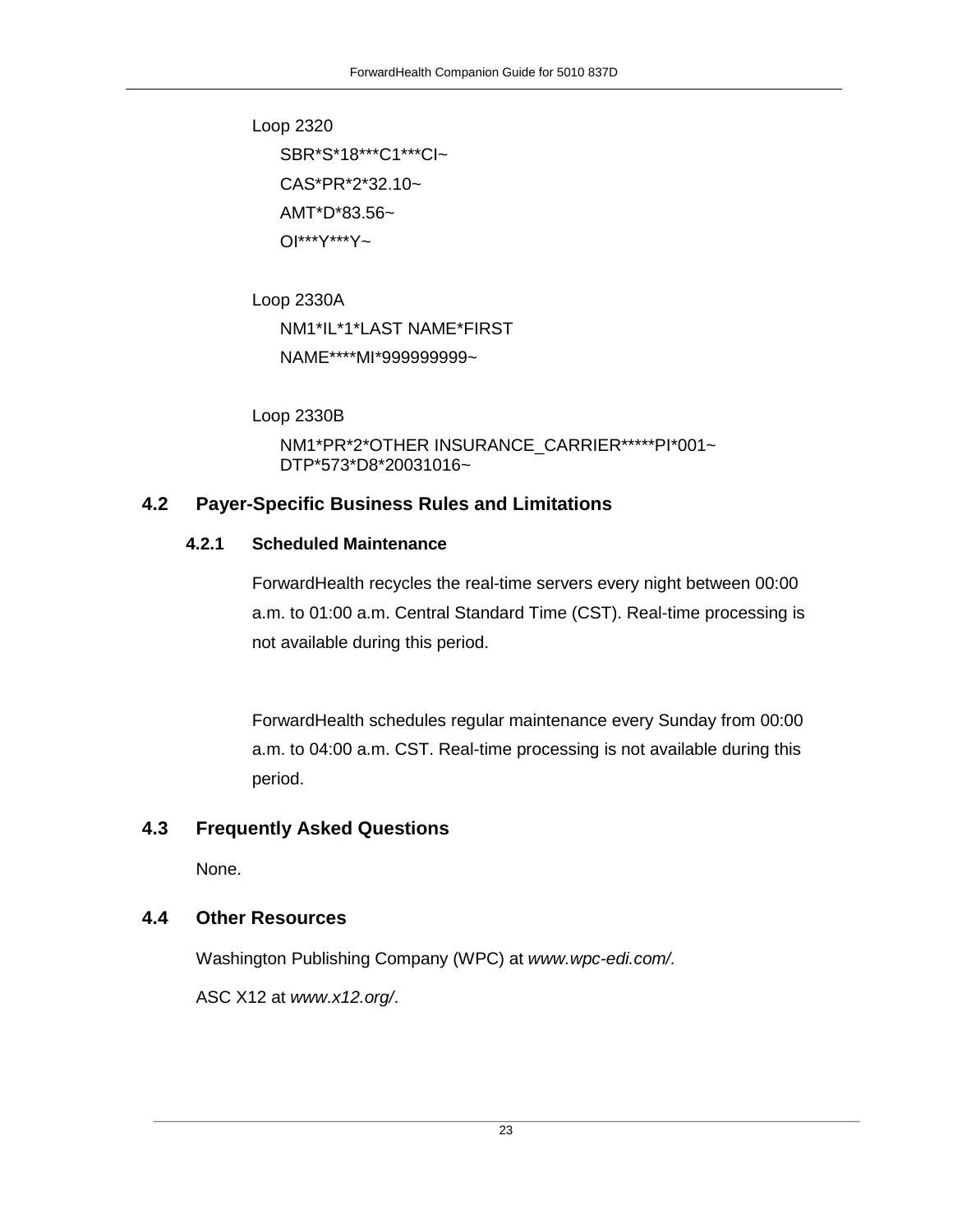For further information about how ForwardHealth interChange processes a HIPAA transaction, contact the ForwardHealth EDI Department at 866-416-4979.

# <span id="page-23-0"></span>**5 Transaction Instructions Change Summary**

#### Version 1.1 Revision Log

Companion Document: 837D Health Care Dental Claim/Encounter Approved: 03/2012 Modified by: DJC

| Loop ID | Page(s)<br><b>Revised</b>      | <b>Reference</b> | <b>Name</b>                                 | <b>Codes</b>                           | <b>Text Revised</b>                                                                                                               |
|---------|--------------------------------|------------------|---------------------------------------------|----------------------------------------|-----------------------------------------------------------------------------------------------------------------------------------|
|         | <b>Document</b><br>in Entirety |                  |                                             |                                        | Replaced "claims" or<br>"claim" with<br>"claims/encounters" or<br>"claim/encounter" as<br>applicable throughout the<br>guide.     |
|         | 11                             | <b>BHT</b>       | Beginning of<br>Hierarchical<br>Transaction |                                        | Added segment.                                                                                                                    |
|         | 11                             | BHT06            | Claim Identifier                            | CH (Claim)<br><b>RP</b><br>(Encounter) | Added element to<br>designate encounter.<br>Claims will use "CH";<br>Encounters will use "RP".                                    |
| 2010    | 12                             | 2010AB           | Pay-to-<br>Address                          |                                        | Added clarification.<br>Encounter submissions<br>will not receive an 835.                                                         |
| 2300    | 15                             | <b>CLM05-3</b>   | Claim<br>Frequency<br>Code                  |                                        | Added clarification.<br>Provider letters and paper<br>submissions/ requests will<br>not be supported for<br>encounter processing. |
| 2320    | 17                             | <b>SBR</b>       | Other<br>Subscriber<br>Identification       |                                        | Added segment.<br>Encounter can use this<br>segment to identify that<br>MCO is providing amount<br>paid to its provider.          |
| 2320    | 17                             | SBR09            | <b>Claim Filing</b><br>Indicator Code       | HM<br>(Encounter)                      | Added element.<br>Encounter can use "HM"<br>to identify MCO as a<br>payer.                                                        |
| 2400    | 20                             | <b>SVD</b>       | Line<br>Adjudication<br>Information         |                                        | Added segment.                                                                                                                    |
| 2430    | 21                             | SVD01            | <b>Other Payer</b><br>Primary<br>Identifier |                                        | Added element.<br>Encounter can use this<br>element to identify MCO<br>as a payer.                                                |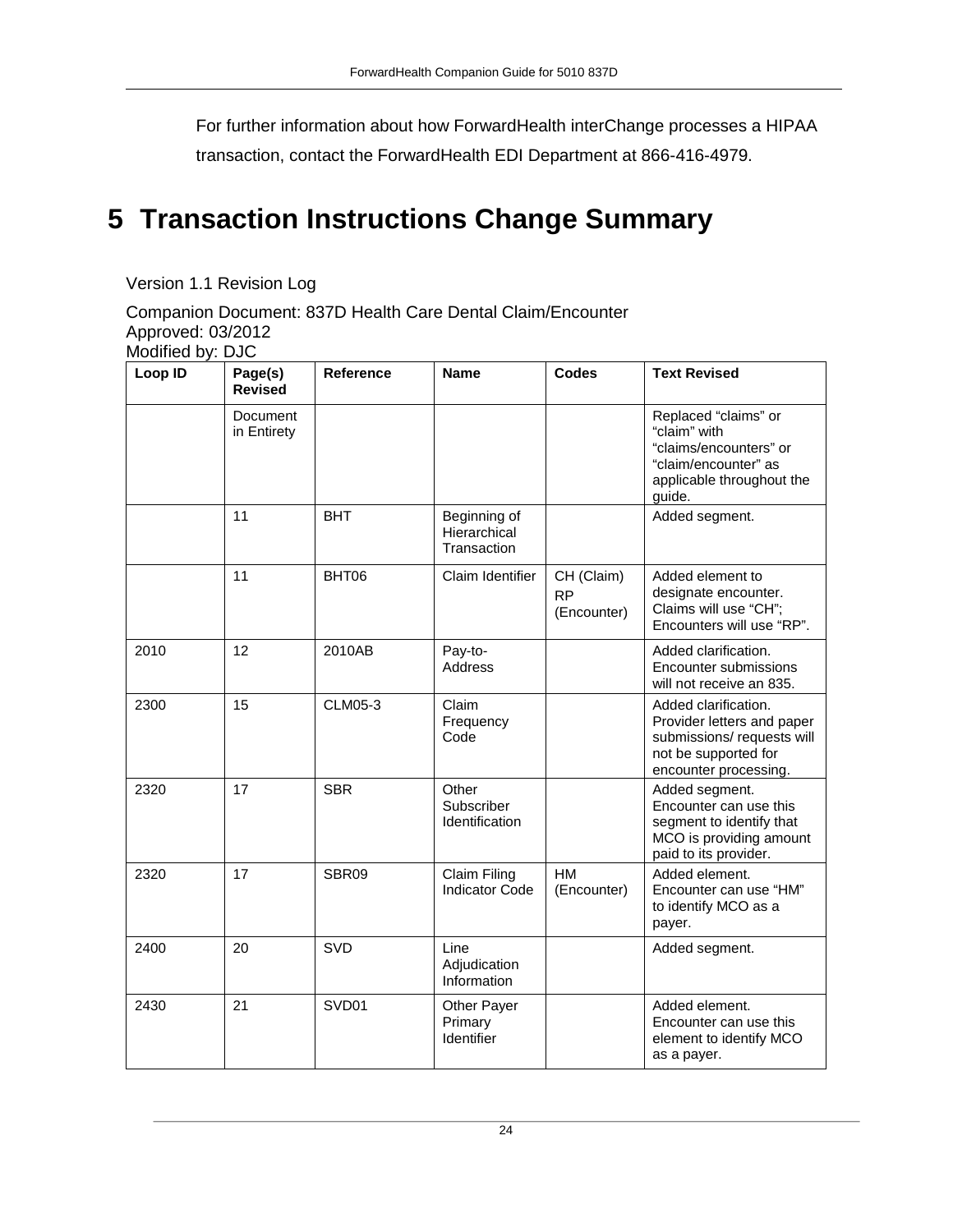| Loop ID | Page(s)<br><b>Revised</b> | Reference         | <b>Name</b>                 | Codes | <b>Text Revised</b>                                                                                              |
|---------|---------------------------|-------------------|-----------------------------|-------|------------------------------------------------------------------------------------------------------------------|
| 2430    | 21                        | SVD <sub>02</sub> | Service Line<br>Paid Amount |       | Added element.<br>Encounter can use this<br>element to identify MCO<br>amount paid to provider at<br>line level. |

Version 1.2 Revision Log

Companion Document: 837 Health Care Claim/Encounter: Dental (837D) Approved: 04/2015 Modified by: WJ2

| Loop ID | Page(s)<br><b>Revised</b> | <b>Reference</b> | <b>Name</b>                  | Codes             | <b>Text Revised</b>                                                                                                                                                                             |
|---------|---------------------------|------------------|------------------------------|-------------------|-------------------------------------------------------------------------------------------------------------------------------------------------------------------------------------------------|
| 2300    | 15                        | CN <sub>1</sub>  | Contract<br>Information      |                   | DHS requires BadgerCare<br>Plus/SSI HMOs to report a<br>"shadow price" on the<br><b>HMO Encounter 837</b><br>transaction when the<br>service is provided by a<br>sub-capitated provider.        |
| 2300    | 15                        | CN101            | Contract Type<br>Code        | 05<br>(Capitated) | Encounter: Enter the value<br>"5" - Capitated amount to<br>follow. This element is<br>required on encounters<br>when the service is<br>provided by a sub-<br>capitated provider.                |
| 2300    | 15                        | CN102            | Contract<br>Amount           |                   | Enter the "shadow price".                                                                                                                                                                       |
| 2400    | 19                        | CN <sub>1</sub>  | Contract<br>Information      |                   | <b>DHS requires BadgerCare</b><br>Plus/SSI HMOs to report a<br>"shadow price" on the<br><b>HMO Encounter 837</b><br>transaction when the<br>service is provided by a<br>sub-capitated provider. |
| 2400    | 19                        | CN101            | <b>Contract Type</b><br>Code | 05<br>(Capitated) | Encounter: Enter the value<br>"5" - Capitated amount to<br>follow. This element is<br>required on encounters<br>when the service is<br>provided by a sub-<br>capitated provider.                |
| 2400    | 19                        | CN102            | Contract<br>Amount           |                   | Enter the "shadow price".                                                                                                                                                                       |

Version 1.3 Revision Log

Companion Document: 837 Health Care Claim/Encounter: Dental (837D) Approved: 01/2017 Modified by: JTG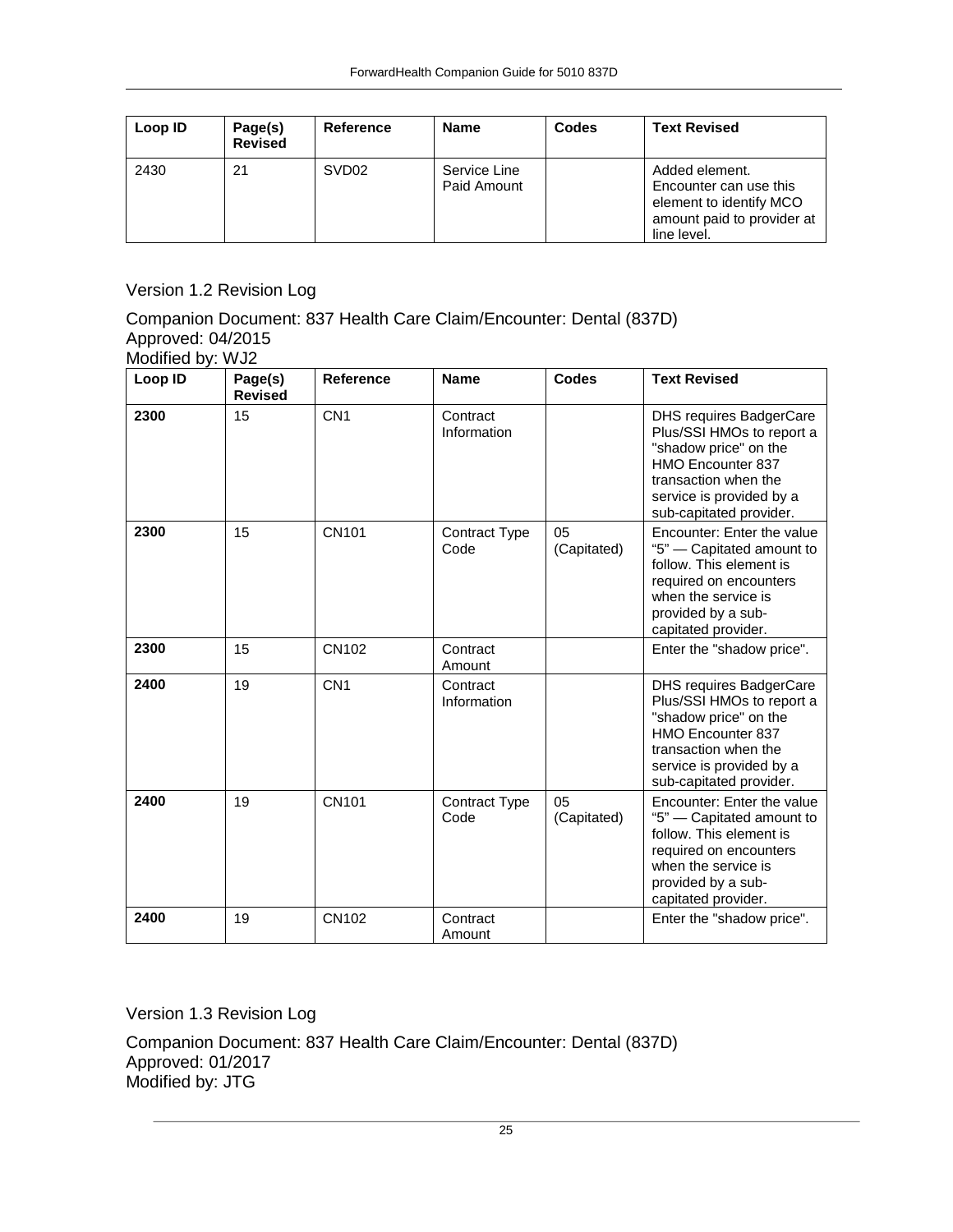| Loop ID | Page(s)<br><b>Revised</b> | <b>Reference</b> | <b>Name</b>                                               | Codes | <b>Text Revised</b>                                                                                                                                       |
|---------|---------------------------|------------------|-----------------------------------------------------------|-------|-----------------------------------------------------------------------------------------------------------------------------------------------------------|
| 2310C   | 15                        | NM <sub>1</sub>  | <b>Service Facility</b><br><b>Location Name</b>           |       | Enter the name of the<br>rendering facility that is<br>currently on file with<br>ForwardHealth.                                                           |
| 2310C   | 16                        | N <sub>3</sub>   | <b>Service Facility</b><br>Location<br>Address            |       | Enter the address of the<br>rendering facility that is<br>currently on file with<br>ForwardHealth.                                                        |
| 2310C   | 16                        | N <sub>4</sub>   | <b>Service Facility</b><br>Location City,<br>State, ZIP+4 |       | Enter the city, state, and<br>ZIP+4 code that will<br>correspond to the<br>rendering facility address<br>that is currently on file with<br>ForwardHealth. |
| 2420D   | 19                        | NM <sub>1</sub>  | Service Facility<br><b>Location Name</b>                  |       | Enter the name of the<br>rendering facility that is<br>currently on file with<br>ForwardHealth.                                                           |
| 2420D   | 19                        | N <sub>3</sub>   | Service Facility<br>Location<br>Address                   |       | Enter the address of the<br>rendering facility that is<br>currently on file with<br>ForwardHealth.                                                        |
| 2420D   | 19                        | N <sub>4</sub>   | Service Facility<br>Location City,<br>State, ZIP+4        |       | Enter the city, state, and<br>ZIP+4 code that will<br>correspond to the<br>rendering facility address<br>that is currently on file with<br>ForwardHealth. |

### Version 1.4 Revision Log

Companion Document: 837 Health Care Claim/Encounter: Dental (837D) Approved: 12/2018

| Modified by: BX |                           |                  |                         |              |                                                                                                                                                                                                                 |  |
|-----------------|---------------------------|------------------|-------------------------|--------------|-----------------------------------------------------------------------------------------------------------------------------------------------------------------------------------------------------------------|--|
| Loop ID         | Page(s)<br><b>Revised</b> | <b>Reference</b> | Name                    | <b>Codes</b> | <b>Text Revised</b>                                                                                                                                                                                             |  |
| 2300            | 15                        | CN <sub>1</sub>  | Contract<br>Information |              | Added: Note: Because the<br>header CN1 segment<br>shadow amount cannot<br>equal the detail CN1<br>segment's shadow<br>amount, the header CN1<br>segment should not be<br>submitted on a one-<br>detailed claim. |  |